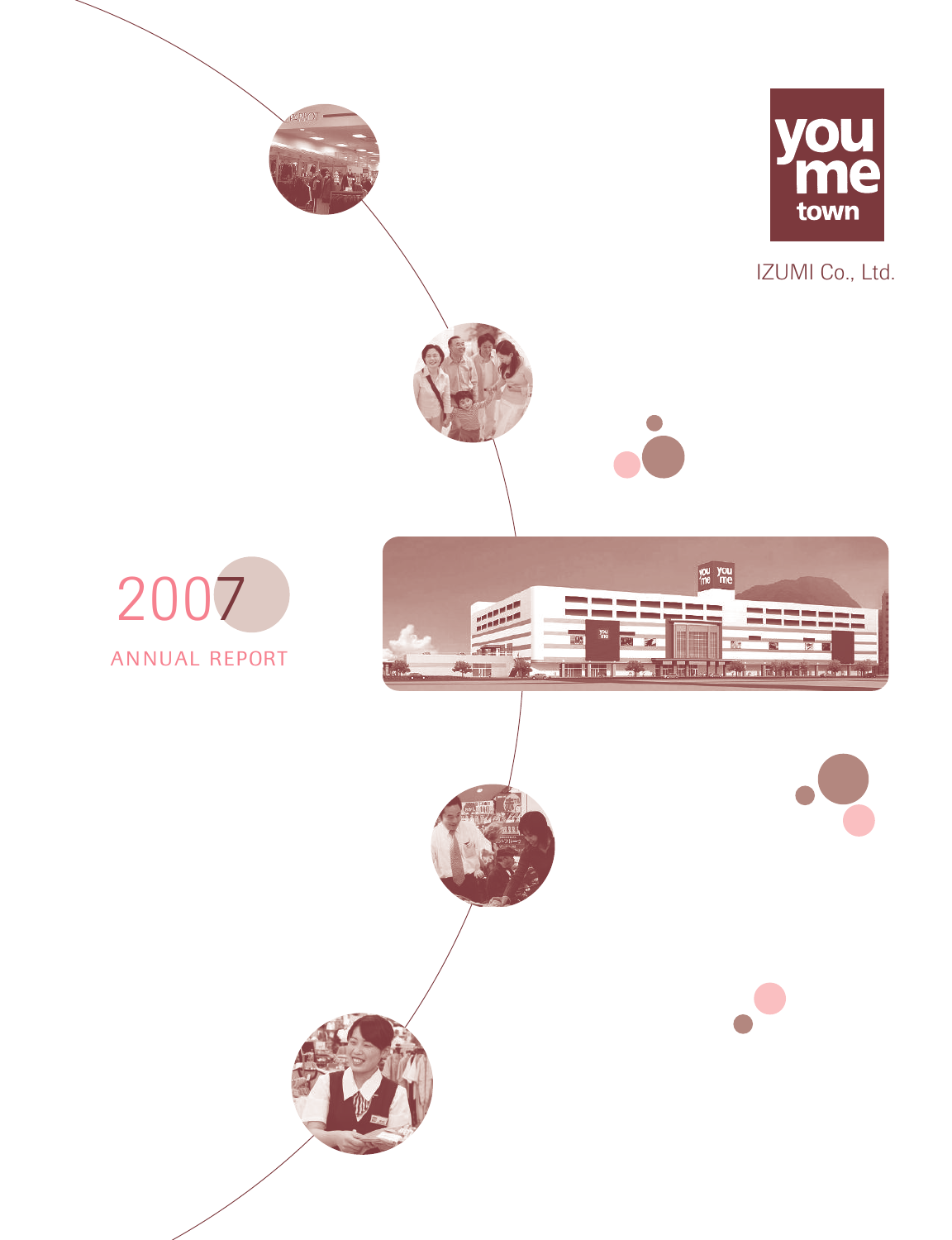#### S IX-YEAR FINANCIAL SUMMARY

|                                                |                         |                         |                         | Millions of yen         |                         |                         | Thousands of<br>U.S. dollars<br>(Note 1) |
|------------------------------------------------|-------------------------|-------------------------|-------------------------|-------------------------|-------------------------|-------------------------|------------------------------------------|
|                                                | 2007                    | 2006                    | 2005                    | 2004                    | 2003                    | 2002                    | 2007                                     |
|                                                | Mar. 2006-<br>Feb. 2007 | Mar. 2005-<br>Feb. 2006 | Mar. 2004-<br>Feb. 2005 | Mar. 2003-<br>Feb. 2004 | Mar. 2002-<br>Feb. 2003 | Mar. 2001-<br>Feb. 2002 | $-Mar. 2006-$<br>Feb. 2007               |
| Revenues                                       | ¥446,821                | ¥436.825                | ¥426.437                | ¥407.648                | ¥383.098                | ¥363.714                | \$3,772,552                              |
| Operating income<br>Income before income taxes | 24,144                  | 22,706                  | 19,771                  | 18,079                  | 15,994                  | 14,784                  | 203,850                                  |
| and minority interests                         | 19,737                  | 21,490                  | 18,089                  | 16,888                  | 11,834                  | 9,493                   | 166,641                                  |
| Net income                                     | 13,158                  | 11,583                  | 9,601                   | 8,713                   | 5.600                   | 4,832                   | 111,094                                  |
| Net income/revenues                            | 2.94%                   | 2.65%                   | 2.25%                   | 2.14%                   | 1.46%                   | 1.33%                   | 2.94%                                    |
| Total net assets (Note 2)                      | 105,005                 | 88,542                  | 85,519                  | 84,354                  | 76,892                  | 74,132                  | 886,567                                  |
| <b>Total assets</b>                            | 335,545                 | 313,086                 | 318,893                 | 295,927                 | 273,484                 | 268,655                 | 2,833,038                                |
|                                                |                         |                         |                         | Yen                     |                         |                         | U.S. dollars<br>(Note 1)                 |
| Per share (Note 3):                            |                         |                         |                         |                         |                         |                         |                                          |
| Net income-basic                               | ¥ $251.80$              | ¥ 216.60                | ¥ 166.88                | ¥ 148.07                | 95.23<br>¥              | ¥<br>81.46              | \$<br>2.13                               |
| Net income-diluted                             | 223.88                  | 192.69                  | 155.02                  |                         | 94.21                   | 79.40                   | 1.89                                     |
| Cash dividends declared                        | 32.00                   | 26.00                   | 24.00                   | 23.00                   | 23.00                   | 21.00                   | 0.27                                     |

Notes 1: Yen amounts are translated into U.S. dollars, solely for convenience, at the prevailing exchange rate on February 28, 2007, ¥118.44 = U.S. \$1.

2: By application of the new accounting standard for presentation of net assets in the balance sheet, minority interests in consolidated subsidiaries and gain on deferred hedges are included in total net assets for the year ended February 28, 2007.

3: See Note 2 (21) of Notes to Consolidated Financial Statements.

# Izumi Predominant Retail Chain with Regional Links

#### **CONTENTS** PROFILE **Department of the Contract Contract Contract Contract Contract Contract Contract Contract Contract Contract Contract Contract Contract Contract Contract Contract Contract Contract Contract Contract Contract Contra** TO OUR STOCKHOLDERS 02 SPECIAL FEATURE Izumi: Background to Robust Growth 04 CONSOLIDATED STATEMENTS OF INCOME 09 CONSOLIDATED BALANCE SHEETS 10 CONSOLIDATED STATEMENTS OF CHANGES IN NET ASSETS 12 CONSOLIDATED STATEMENTS OF CASH FLOWS 13 NOTES TO CONSOLIDATED FINANCIAL STATEMENTS 14 REPORT OF INDEPENDENT AUDITORS 20 DIRECTORS AND CORPORATE AUDITORS 21 CORPORATE DATA 21

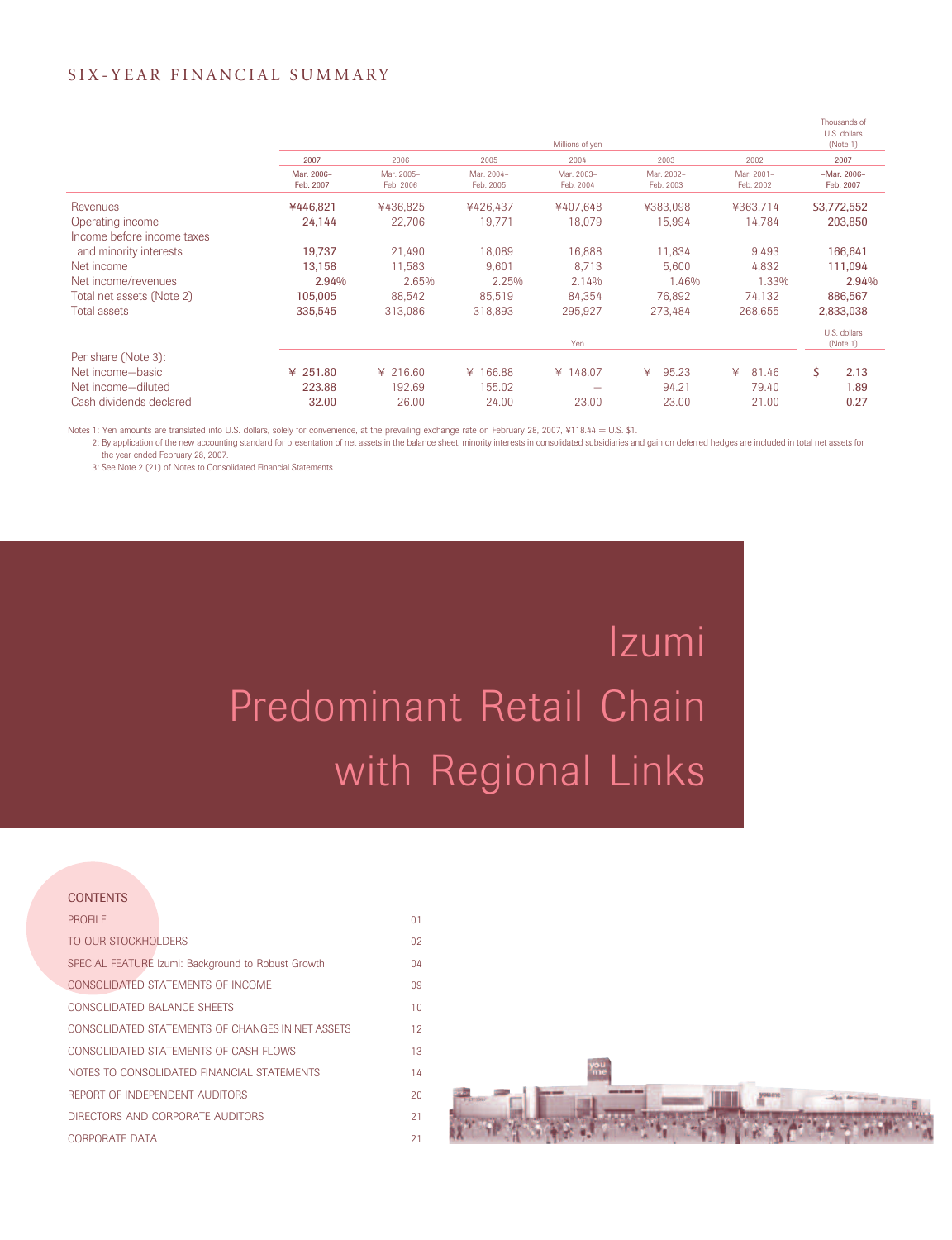#### P ROFILE

I zumi Co., Ltd. ("Izumi" or the "Company") takes pride in being the predominant retail chain in the Chugoku, Shikoku and Kyushu regions of Japan. As of February 2007, Izumi's hypermarkets and food supermarkets extended to 70 locations. In 1990, Izumi opened its first You Me Town hypermarket. In the ensuing period, the Company has worked to become number one in these regions in terms of scale and product lineup, with You Me Town contributing significantly to the Company's continued growth. In providing one-stop service, featuring a broad shopping lineup as well as an array of restaurants, amusements, cultural and community offerings and other facilities, You Me Town outlets deliver everything customers want to buy or do, all under one roof. Through the You Me Town business model, Izumi is fully meeting the wishes of an increasing number of customers.

During the fiscal year under review, Izumi boosted its efforts to review and upgrade store layouts, displays and its product lineup, strengthened its existing stores and opened new stores with a particular focus on capturing top positions in its operating regions. As a result of these activities, Izumi enjoyed an increase in revenues and earnings, recording its eighth consecutive year of growth. Perceiving its stores as "organic and dynamic" assets, Izumi will continue to serve its customers by better responding to their needs and providing region-specific services.

(Billions of yen)

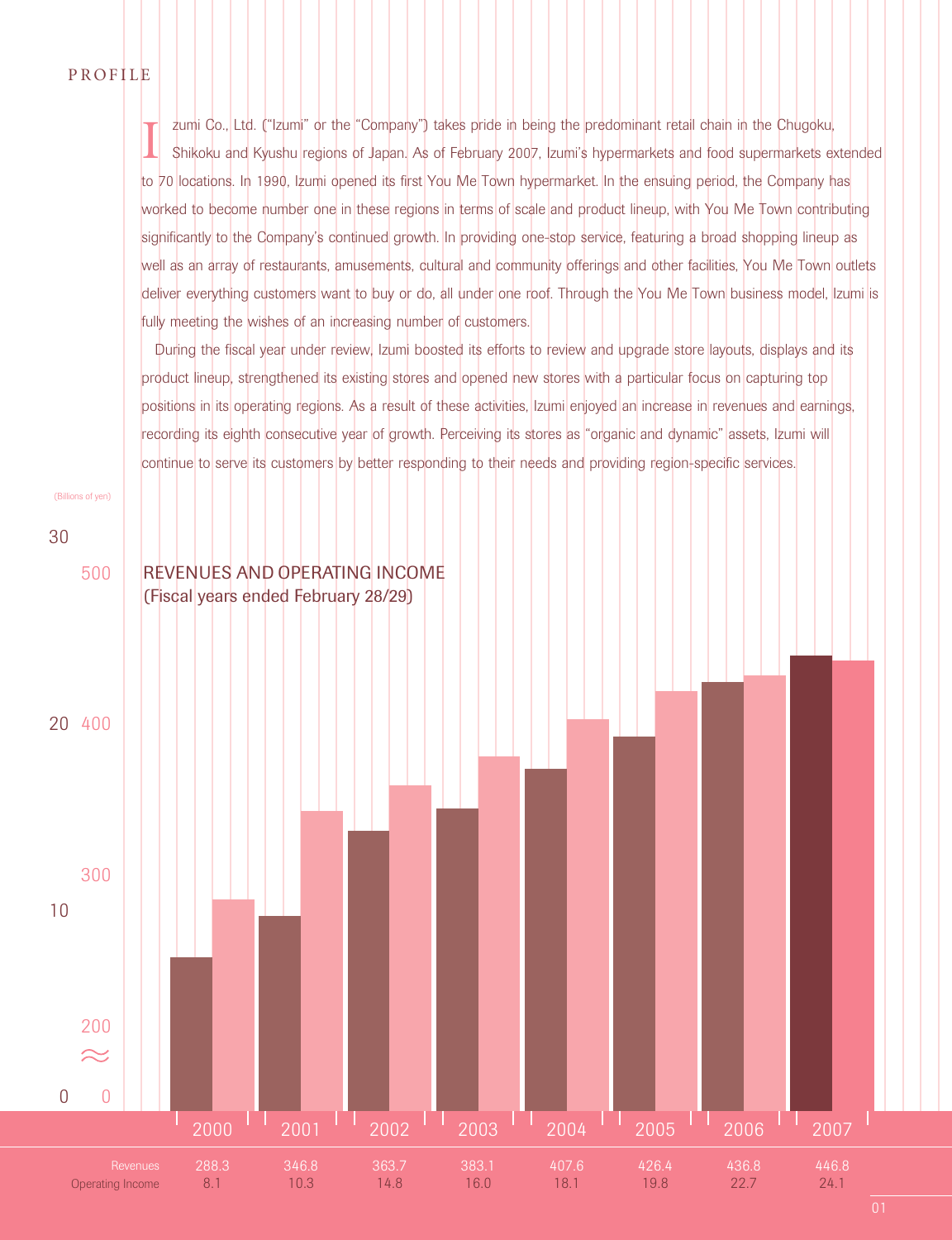During the fiscal year ended February 28, 2007, Izumi continued its focus on maximizing customer satisfaction, refurbishing its existing stores and expanding its predominant chain of regional You Me Town outlets. These efforts resulted in Izumi achieving its eighth consecutive year of growth.



Yasuaki Yamanishi President

#### Overview of the Year

If th sluggish personal consumption resulting from a slowdown in earnings, there were still no discernible<br>signs of a recovery in fiscal 2007, the fiscal year ended February 28, 2007. In addition, conditions in the<br>retail signs of a recovery in fiscal 2007, the fiscal year ended February 28, 2007. In addition, conditions in the retail industry continued to be unfavorable due to unseasonable weather and intensifying competition across all areas of the business. Against this backdrop, Izumi continued its focus on maximizing customer satisfaction and accelerated management and business operation reforms.

#### Improving Management and Operating Structure

Thanks to a robust sales performance, reduction in cost of sales and the implementation of cost structure reforms, the non-consolidated operating income ratio continued to show a year-on-year improvement, from 5.0% to 5.4%. Consolidated operating income ratio likewise edged up from 5.4% to 5.7%. The Group has enhanced its mainstay retail operations, emphasizing the fresh, the exciting and the surprising in higher value creation for its stores, products and services. As a result of the increased value of goods in particular, the average price per sales increased by 1.1% year on year, thereby contributing to improved revenues.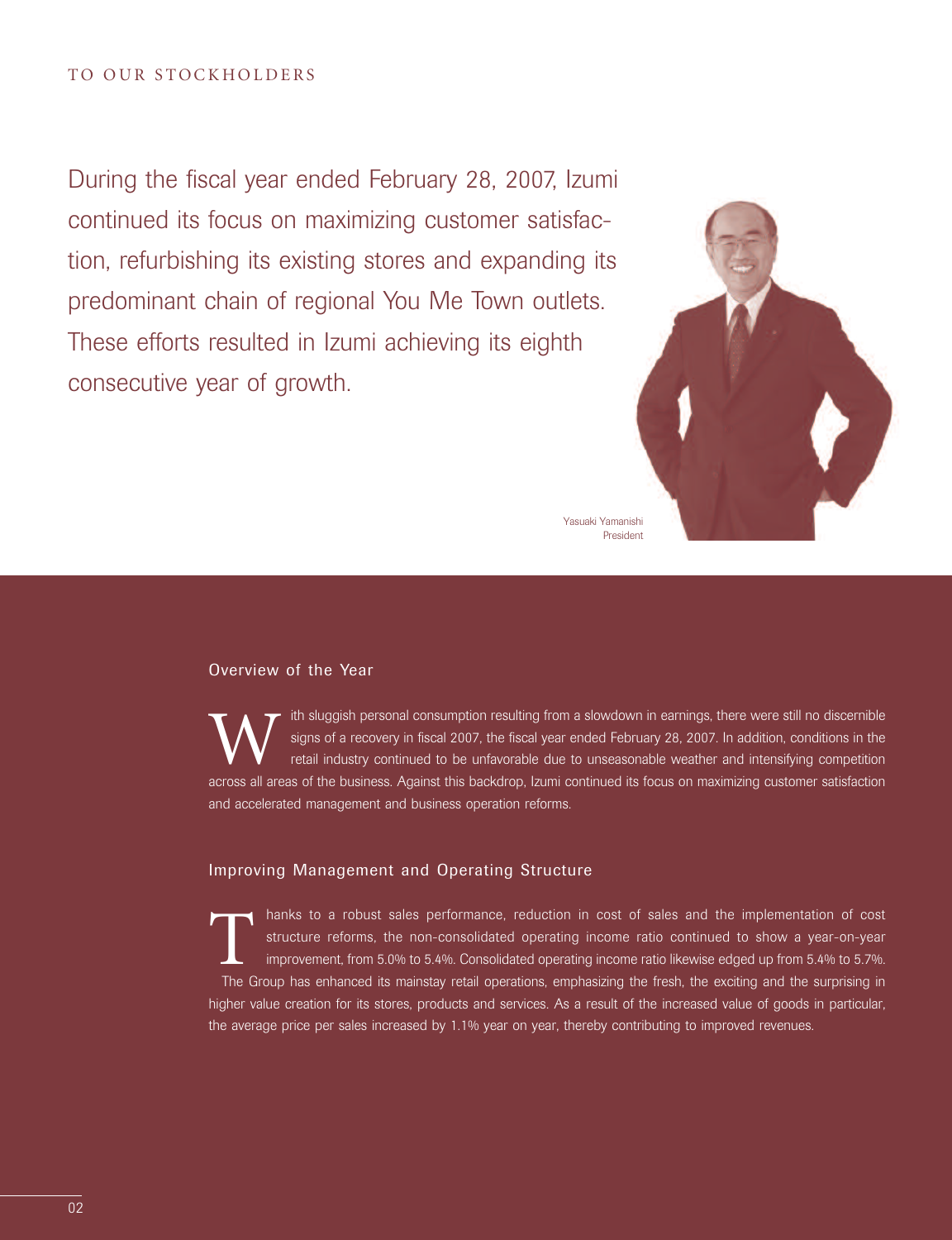#### **HIGHLIGHTS**

- ◆ Consolidated revenues rose 2.3% year on year to ¥446.8 billion (\$3,772.6 million)
- ◆ Consolidated operating income increased 6.3% year on year to ¥24.1 billion (\$203.9 million)
- ◆ Consolidated net income jumped 13.6% year on year to ¥13.1 billion (\$111.1 million)
- $\triangle$  Stabilized existing store sales, with non-consolidated existing store sales edging up 0.8% year on year
- $\triangleright$  Tapped growth in demand for high-value-added goods and reversed the trend to push up the average price per sales by 1.1% year on year
- Continued efforts to reduce the cost of sales and implement cost structure reforms:
	- $\lozenge$  Non-consolidated operating income ratio increased 0.4 percentage point to 5.4%.
	- Consolidated operating income ratio rose 0.3 percentage point to 5.7%.
- Consolidated ROE was 14.0%, up 0.7 percentage point from the previous fiscal year.

#### Status of Consolidated Subsidiaries

Ithough X-Sell Inc. suffered a loss as a result of a write-down of ¥550 million in its inventory value, the<br>card-service business Youme Card Co., Ltd. continued to improve its operating revenues. The building<br>maintenance c card-service business Youme Card Co., Ltd. continued to improve its operating revenues. The building maintenance company Ideo Co., Ltd. expanded orders outside the Group, which included maintenance operations for public facilities. Izumi Food Service Co., Ltd. achieved a strong performance in its in-store restaurant operations.

Accounting for these factors, consolidated revenues for the fiscal year ended February 28, 2007 increased 2.3% year on year to ¥446.8 billion. Consolidated operating income rose 6.3% to ¥24.1 billion, while consolidated net income jumped 13.6% to ¥13.2 billion. These figures represent our eighth consecutive year of increased revenues and profits.

Adding a year-end dividend of ¥16 to the interim dividend of ¥16 already distributed, the full-year dividend for fiscal 2007 is ¥6 higher than that in the previous fiscal year.

We will step up efforts to further strengthen our existing stores and develop new neighborhood shopping centers with the aim of doubling our dominance in the regions where we operate and achieving future growth.



Yasuaki Yamanish President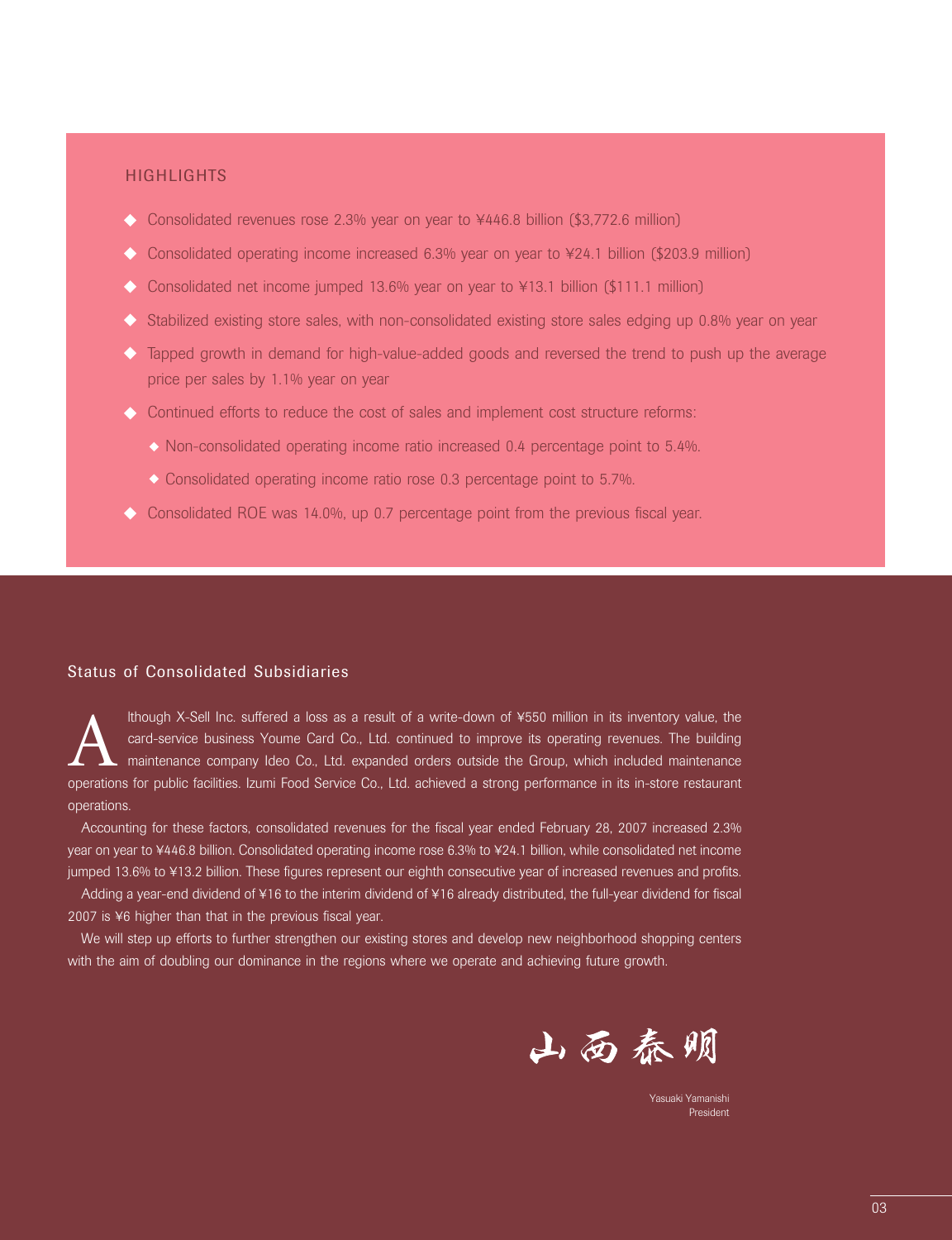#### S PECIAL FEATURE

Izumi: Background to Robust Growth

Customer satisfaction is the source of Izumi's business profits, and we regard our strenuous efforts to maximize customer satisfaction as the shortest way to meet the expectations of our suppliers, shareholders and employees. In order to survive and prosper in a constantly changing environment, the Company has committed itself to improving the vigor of its stores on a daily basis.



## Izumi Co., Ltd.

ith an increasing number of closures and a lull in openings in the general merchandising store sector, competition in the Chugoku and Kyushu regions has eased somewhat. In these circumstances, Izumi introduced detailed merchandising for each shop floor and concentrated on strengthening existing stores by differentiating them with the introduction of high-value-added products. The Company also worked to attract a larger number of customers by replacing underperforming tenants and constructing new store buildings to complement its existing You Me Town outlets, which continue to be the preeminent regional tenanted facilities.

105  $(0/0)$ 

#### Existing Store Information Percentage year-on-year (YOY) change

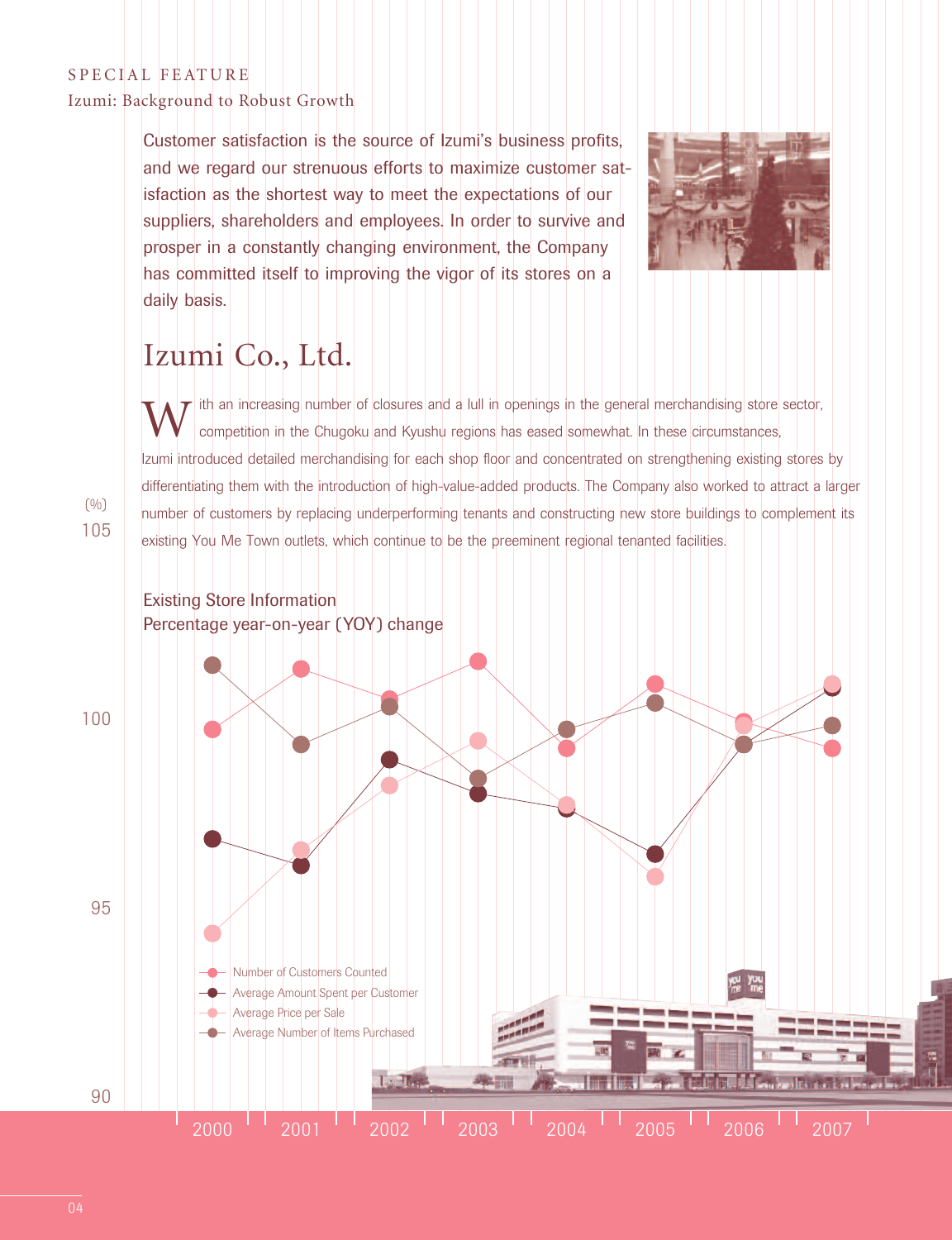

I n the clothing segment, we accelerated activities to establish more<br>customer-centered sales areas in our stores. These activities included discovering new products and expanding purchase channels, creating more customer-friendly shopping areas in a relaxed atmosphere, boosting visual merchandising and enhancing service skills.

Contrary to the previous fiscal year's increase in sales due to the influence of a harsh winter, the unseasonable weather throughout the year under review dampened existing store sales to record 99.8% of the level of the previous fiscal year. The actual existing store sales figure, however, managed to stay above the industry average. The gross profit margin, however, improved 0.5 percentage point, to 38.1%.

Achieving these results in such difficult circumstances is attributed





to the strategies of:

- 1. Achieving store differentiation through provision of high-valueadded, high-end merchandise
- 2. Utilizing display and layout changes to bring more excitement to the shopping experience, with products and brands renewed on a weekly basis
- 3. Focusing on visual merchandising such as utilizing fixtures and lighting to enhance product appeal and improving store presentation and customer services

Contributing to the favorable financial results, these endeavors led to an improvement in the ratio of loss due to merchandise price discounts by 0.6 percentage point over the previous fiscal year.

## *Household Goods*



 $\overline{\tau}$  e have expanded our range of value-added products in the household goods segment that are not susceptible to the vagaries of the weather and have also carved out a niche by featuring specialist stores that offer distinctive, differentiated merchandise.

While competitors suffered from the harsh business conditions, Izumi recorded existing store sales of 100.1% of the level of the previous fiscal year. The gross profit margin also improved by 0.4 percentage point to reach 31.5%.

Izumi has restricted its field of operations in household goods to those items where it can secure competitive advantage. Products outside these fields—including books, toys, furniture and sporting goods—have been left to specialist stores with superior know-how.

Net sales / YOY existing store sales / Gross Profit Margin



Three features distinguished Izumi's activities in the fiscal year under review:

- 1. Withstanding adverse effects from climate instability by developing merchandise unaffected by the vagaries of weather
- 2. Differentiating store offerings by providing high-value-added products that are manufactured based on anticipated customer needs
- 3. Reflecting changes in market needs by the swift introduction of high-demand products in the bedding, stationery, giftware and kitchen-related product categories

These measures had a pronounced effect on revenues, improving the operating income ratio.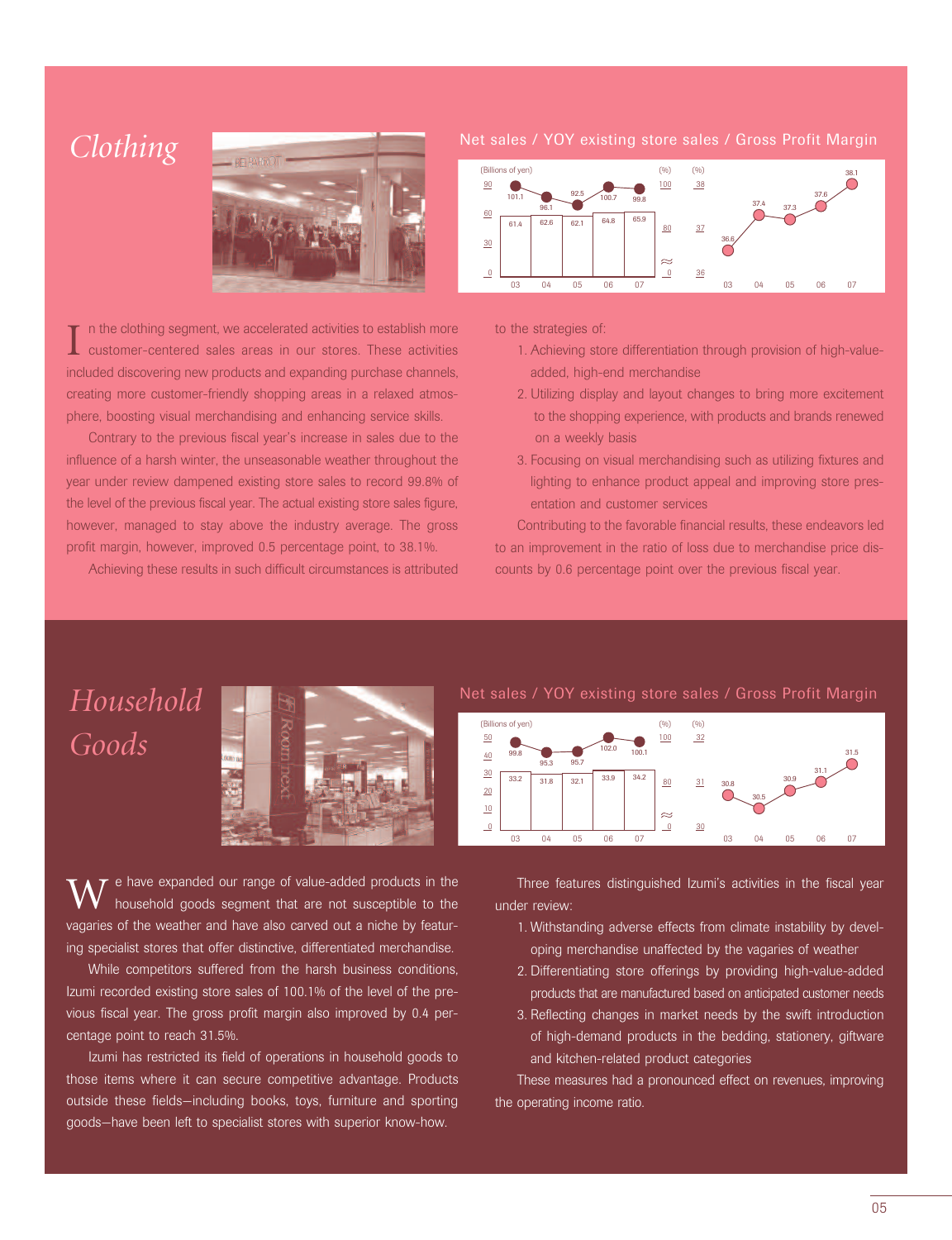

 $\boldsymbol{W}$  hile improving the variety, quality and freshness of local produce in our stores, we have made steady progress in establishing flexible sales areas through weekly product lineup reviews.

These activities enabled us to make year-on-year improvements in existing store sales by 0.4 percentage point and to edge up gross profit margin by 0.4 percentage point to 26.7%.

Izumi continues to delegate responsibility for product procurement and lineup strategies to individual store managers in order to meet the needs of their local customers. The specific initiatives are:

- 1. Allowing for flexible weekly strategies throughout the year to facilitate effective sales area reviews
- 2. Expanding the sales of high-value-added products such as cut



fruits, sashimi (thin-sliced raw fish), ready-made hamburger patties and health foods

3. Improving food product quality and freshness

In conjunction with these measures, we expanded our policy of local production for local consumption and differentiated our stores by their higher proportion of local produce. Increasing the volume of local produce handled had a positive impact on segment performance, raising sales by approximately 20%.

Over the long term, the foods segment has grown into the most stable and profitable business, contributing greatly to Izumi's revenue growth.

### *Tenants*

#### Net sales / YOY existing store sales / Gross Profit Margin



I in retail tenant operations, we have endeavored to enhance the value of our premises by minimizing the number of underperforming tenants, while at the same time seeking out promising replacements with whom to build relationships of trust.

Sales in the fiscal year under review improved by 2.1 percentage points year on year on an existing store basis.

Tenants play an important role in enhancing the value of our existing stores and attracting customers. Thus, our focus is on the introduction of Japan's leading specialty stores boasting considerable brand power in a variety of fields. This policy empowers You Me Town outlets to deliver to customers the most comprehensive lineup of merchandise in each region.

Our retail tenant-related activities in the fiscal year under review

have been geared toward:

- 1. Promoting tenant replacement to better satisfy customer needs in each region
- 2. Increasing commercial accumulation of tenanted outlets by constructing separate buildings that complement existing outlet buildings

The result, assisted by the economic recovery, was that sales at fashion-related tenants remained steady over the fiscal year and this exerted a beneficial effect on Izumi's directly managed stores.

With the construction and management of new stores, Izumi strives to introduce new brands and large-scale tenants to each region. This in turn contributes to the continued competitive advantage of the You Me Town brand. Looking ahead, the tenants segment will likely support Izumi's earnings growth.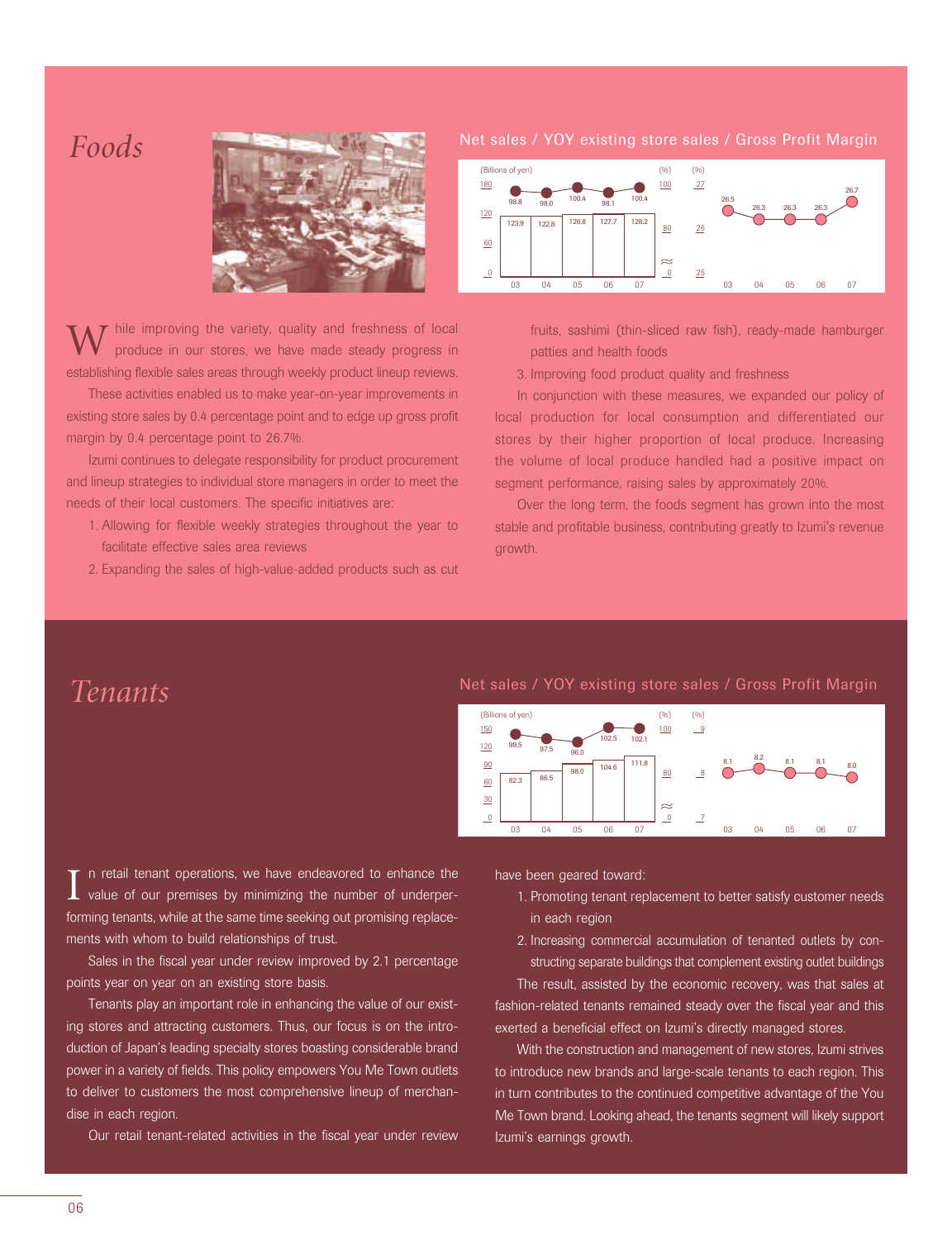### Subsidiaries

perating revenues at X-Sell Inc. fell due to the closure of 10 stores. The subsidiary also wrote-down ¥550 million in inventory depreciation during the first half, producing a loss for the fiscal year under review. However, X-Sell is now converting its mass import brand stores into select designer boutiques, pursuing more originality in its product lineup and offering a more pleasurable selection and shopping experience.

Although regional competition subsided, You Me Town Kumamoto Co., Ltd. was very innovative in introducing powerful specialty stores and in further upgrading food court services, resulting in improved revenues during the second half. We are continuing with our efforts to buttress the outlet's sales floors as we aim to maintain and expand our leading position in the region.

The card-service business, Youme Card Co., Ltd., realized improvements in operating income and net income compared to the previous fiscal year. Izumi Food Service Co., Ltd. had reported a decline in operating income as a result of its "scrap and build" policy but succeeded in narrowing net loss during the fiscal year under review. Ideo Co., Ltd. suffered a slight decline in net income despite increased operating income from its tenants business.

#### **Topics**

#### X-Sell Inc.

The sense of space and tranquility incorporated into the design

of the X-Sell store in Saga, which opened in 2006, resulted in a sales floor with a more sophisticated ambience.



#### Youme Card Co., Ltd.

The Youme Card international card, which also serves as a credit card, was redesigned and a new points system launched.



#### Ideo Co., Ltd.

Having gone to great lengths to develop start-up businesses,

Ideo was selected as designated management provider for four public facilities.



#### Izumi Food Service Co., Ltd.

Izumi Food Service holds the nation's leading Baskin Robbins

31 Ice Cream franchise, with 21 stores in operation, and has also obtained registered trademarks for three more directly managed food outlets.

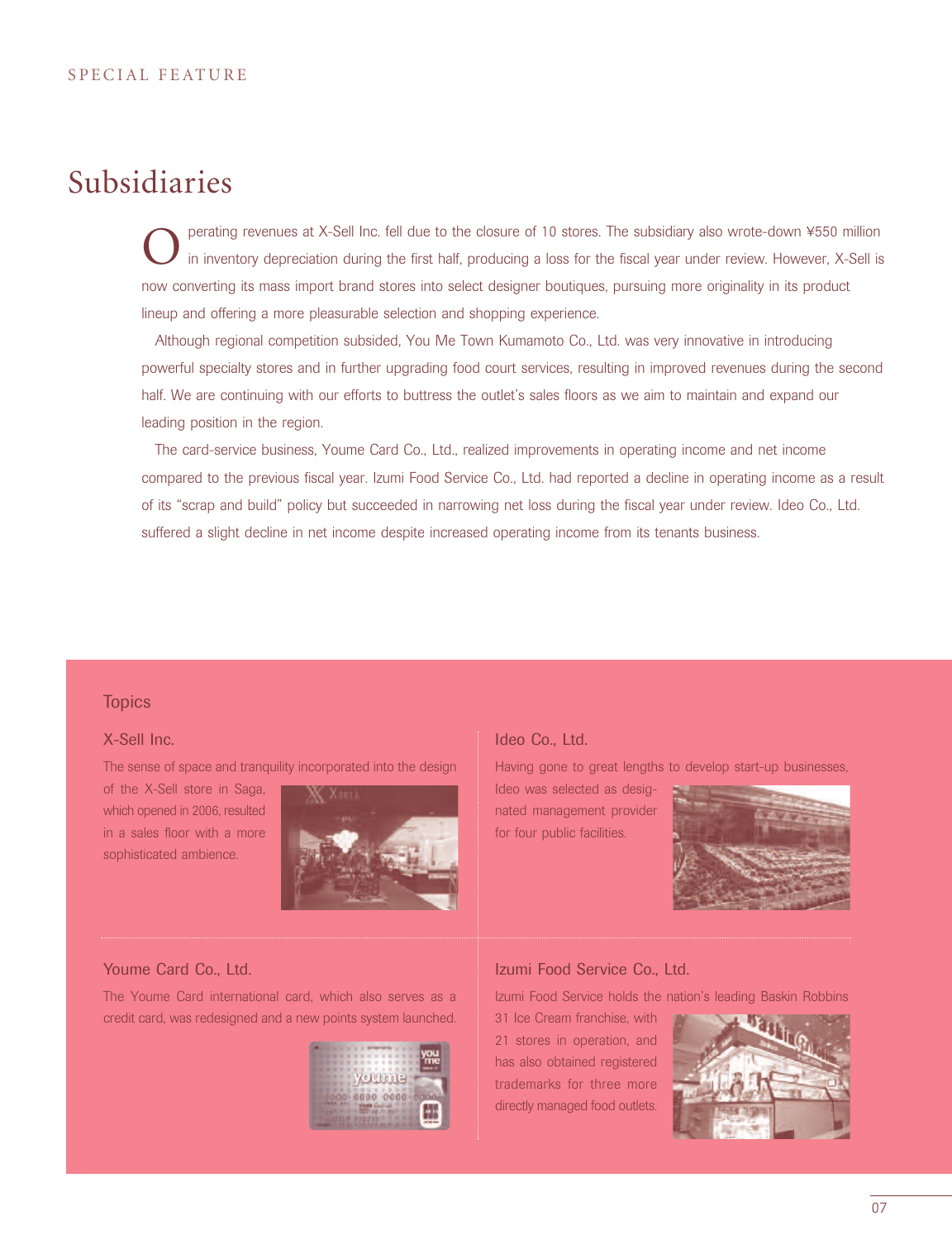### Outlook for Continued Growth

s Izumi seeks internal growth through strengthening existing stores and enhancing their profitability, we will also continue our successful strategy of vigorous openings of You Me Town shopping centers. You Me Town will bolster its position as the dominant retail chain in the Chugoku, Shikoku and Kyushu regions. Through its directly managed stores and its collaboration with leading tenants, Izumi responds to the needs of a wide customer base from the youthful to the mature, with a focus on housewives. Izumi develops stores that cater for demand that changes depending on the day of the week and time of day.

#### Flurry of You Me Town Store Openings

New building plans already in place for large-scale You Me Town developments will increase the brand's overriding competitiveness in the areas in which it predominates. Major store openings include You Me Town Beppu and You Me Town Hiroshima, which are scheduled to open in winter 2007 and spring 2008, respectively. Plans call for You Me Town Izumo to open its doors in the summer of 2008, with You Me Town Mitoyo and You Me Town Marugame following in the fall of the same year.

| Store Name            | Planned Opening  | Site Area (approx.)   | Store Area<br>(approx.) | No. of Parking<br>Spaces (approx.) |
|-----------------------|------------------|-----------------------|-------------------------|------------------------------------|
| You Me Town Beppu     | Winter 2007      | $21.400 \text{ m}^2$  | $21.000 \text{ m}^2$    | 1.300                              |
| You Me Town Hiroshima | Spring 2008      | 50,000 $m2$           | 38.750 m <sup>2</sup>   | 2.600                              |
| You Me Town Izumo     | Summer 2008      | 106,000 $m2$          | 33.500 $m2$             | 3.100                              |
| You Me Town Mitoyo    | <b>Fall 2008</b> | 67.900 m <sup>2</sup> | $22.000 \text{ m}^2$    | 2.000                              |
| You Me Town Marugame  | <b>Fall 2008</b> | 43.000 m <sup>2</sup> | 32.000 $m2$             | 2.000                              |

#### Izumi Group's Flagship Store: You Me Town Hiroshima

Located where Izumi's business began, You Me Town Hiroshima is scheduled to open in the heart of Hiroshima City—which encompasses a market of 1.3 million people—in spring 2008. With a per-

fectly balanced layout to cater for everyday essentials during the week and entertainment on weekends, You Me Town Hiroshima will offer new discoveries and pizzazz that far outstrip department stores in terms of the levels of excitement and enjoyment.

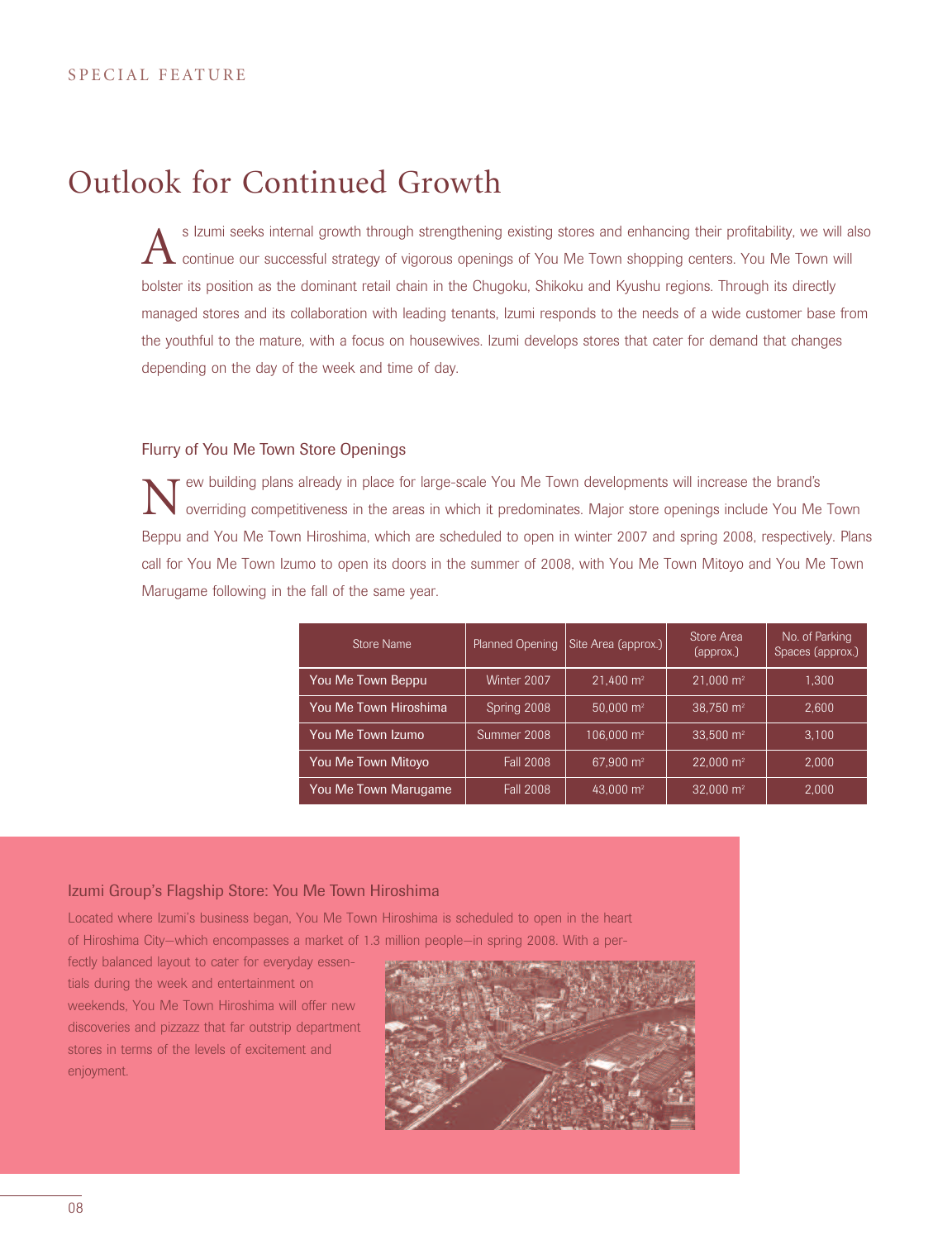### C ONSOLIDATED STATEMENTS OF INCOME

| Izumi Co., Ltd. and its subsidiaries                   | Millions of yen |          | Thousands of<br>U.S. dollars<br>(Note 3) |
|--------------------------------------------------------|-----------------|----------|------------------------------------------|
| For the years ended February 28, 2007 and 2006         | 2007            | 2006     | 2007                                     |
| <b>REVENUES:</b>                                       |                 |          |                                          |
| Net sales                                              | ¥426,830        | ¥418,086 | \$3,603,766                              |
| Other operating revenues                               | 19,991          | 18,739   | 168,786                                  |
|                                                        | 446,821         | 436,825  | 3,772,552                                |
| <b>COST OF SALES</b>                                   | 330,456         | 321,663  | 2,790,071                                |
| Gross profit                                           | 116,365         | 115,162  | 982,481                                  |
| SELLING, GENERAL AND ADMINISTRATIVE EXPENSES (Note 12) | 92,221          | 92,456   | 778,631                                  |
| Operating income                                       | 24,144          | 22,706   | 203,850                                  |
| OTHER INCOME (EXPENSES):                               |                 |          |                                          |
| Interest and dividend income                           | 305             | 243      | 2,575                                    |
| Interest expense                                       | (1,424)         | (1,538)  | (12,023)                                 |
| Purchase discounts                                     | 442             | 435      | 3,732                                    |
| Gain on sale of investments in securities              | $\mathbf{1}$    | 116      | 8                                        |
| Gain on sale of property and equipment                 | 5               | 85       | 42                                       |
| Loss on sale or disposal of property and equipment     | (326)           | (1, 166) | (2,752)                                  |
| Foreign exchange gains                                 | 169             | 98       | 1,427                                    |
| Impairment loss (Note 5)                               | (4, 011)        |          | (33, 865)                                |
| Other, net                                             | 432             | 511      | 3,647                                    |
|                                                        | (4, 407)        | (1, 216) | (37, 209)                                |
| Income before income taxes and minority interests      | 19,737          | 21,490   | 166,641                                  |
| <b>INCOME TAXES</b> (Note 12):                         |                 |          |                                          |
| <b>Current</b>                                         | 9,501           | 9,553    | 80,217                                   |
| <b>Deferred</b>                                        | (3,043)         | (662)    | (25, 692)                                |
|                                                        | 6,458           | 8,891    | 54,525                                   |
| Income before minority interests                       | 13,279          | 12,599   | 112,116                                  |
| <b>MINORITY INTERESTS</b>                              | 121             | 1,016    | 1,022                                    |
| Net income                                             | ¥ 13,158        | ¥ 11,583 | \$111,094                                |

|                           | Yen     |         | U.S. dollars<br>(Note 3) |
|---------------------------|---------|---------|--------------------------|
| <b>PER SHARE:</b>         |         |         |                          |
| Net income (Note 2 (21)): |         |         |                          |
| <b>Basic</b>              | ¥251.80 | ¥216.60 | \$2.13                   |
| <b>Diluted</b>            | 223.88  | 192.69  | 1.89                     |
| Cash dividends declared   | 32.00   | 26.00   | 0.27                     |

The accompanying notes are an integral part of these statements.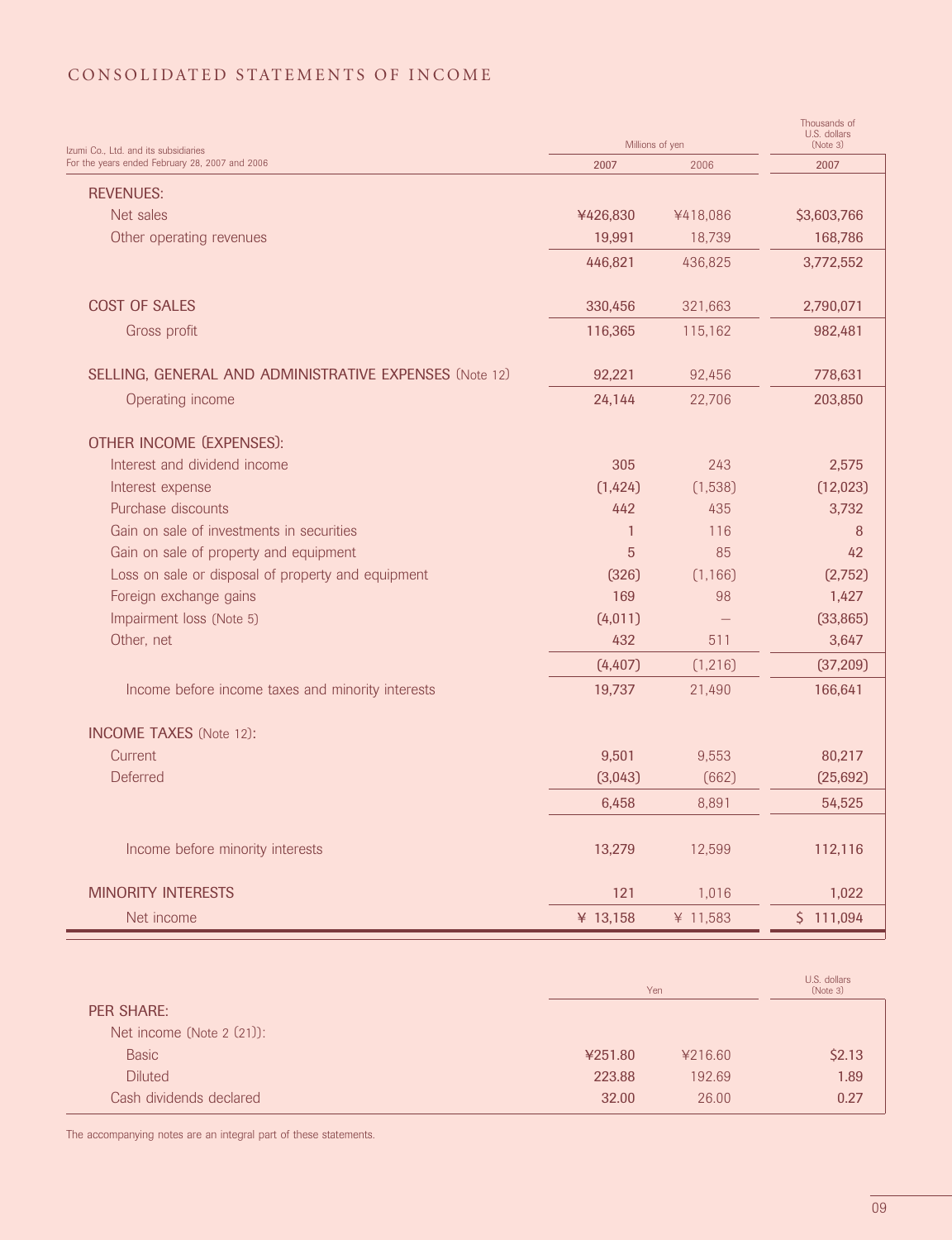#### C ONSOLIDATED BALANCE SHEETS

| Izumi Co., Ltd. and its subsidiaries                        | Millions of yen | Thousands of<br>U.S. dollars<br>(Note 3) |                   |
|-------------------------------------------------------------|-----------------|------------------------------------------|-------------------|
| As of February 28, 2007 and 2006                            | 2007            | 2006                                     | 2007              |
| <b>ASSETS</b>                                               |                 |                                          |                   |
| <b>CURRENT ASSETS:</b>                                      |                 |                                          |                   |
| Cash and bank deposits                                      | ¥ 11,614        | ¥ $12,251$                               | $\zeta$<br>98,058 |
| Short-term loans receivable                                 | 12,889          | 12,222                                   | 108,823           |
| Notes and accounts receivable:                              |                 |                                          |                   |
| Trade                                                       | 10,814          | 8,814                                    | 91,303            |
| Other                                                       | 2,705           | 1,767                                    | 22,839            |
|                                                             | 13,519          | 10,581                                   | 114,142           |
| Less-allowance for doubtful accounts                        | (1,685)         | (883)                                    | (14, 226)         |
|                                                             |                 |                                          |                   |
|                                                             | 11,834          | 9,698                                    | 99,916            |
| Inventories                                                 | 24,872          | 23,665                                   | 209,996           |
| Deferred income taxes (Note 13)                             | 2,757           | 2,357                                    | 23,278            |
| Other current assets                                        | 3,190           | 2,535                                    | 26,933            |
| Total current assets                                        | 67,156          | 62,728                                   | 567,004           |
|                                                             |                 |                                          |                   |
|                                                             |                 |                                          |                   |
| <b>INVESTMENTS AND ADVANCES:</b>                            |                 |                                          |                   |
| Investments in non-consolidated subsidiaries and affiliates | 1,696           | 1,093                                    | 14,320            |
| Investments in securities (Notes 4 and 7)                   | 8,182           | 7,428                                    | 69,081            |
| Other investments and advances                              | 1,647           | 1,596                                    | 13,906            |
|                                                             | 11,525          | 10,117                                   | 97,307            |
|                                                             |                 |                                          |                   |
| PROPERTY AND EQUIPMENT (Notes 5, 6 and 7):                  |                 |                                          |                   |
| <b>Buildings and structures</b>                             | 223,842         | 207,880                                  | 1,889,919         |
| Machinery, equipment, vehicles and other                    | 37,044          | 35,741                                   | 312,766           |
|                                                             | 260,886         | 243,621                                  | 2,202,685         |
| Less-accumulated depreciation                               | (132, 738)      | (122, 535)                               | (1, 120, 719)     |
|                                                             | 128,148         | 121,086                                  | 1,081,966         |
| Land                                                        | 99,707          | 90,853                                   | 841,835           |
| Construction in progress                                    | 2,604           | 3,285                                    | 21,986            |
|                                                             | 230,459         | 215,224                                  | 1,945,787         |
|                                                             |                 |                                          |                   |
|                                                             |                 |                                          |                   |
| <b>OTHER ASSETS:</b>                                        |                 |                                          |                   |
| Fixed leasehold deposits                                    | 13,314          | 14,704                                   | 112,411           |
| Deferred income taxes (Note 13)                             | 4,159           | 1,648                                    | 35,115            |
| Other                                                       | 8,932           | 8,665                                    | 75,414            |
|                                                             | ¥ 335,545       | ¥ 313,086                                | \$2,833,038       |

The accompanying notes are an integral part of these statements.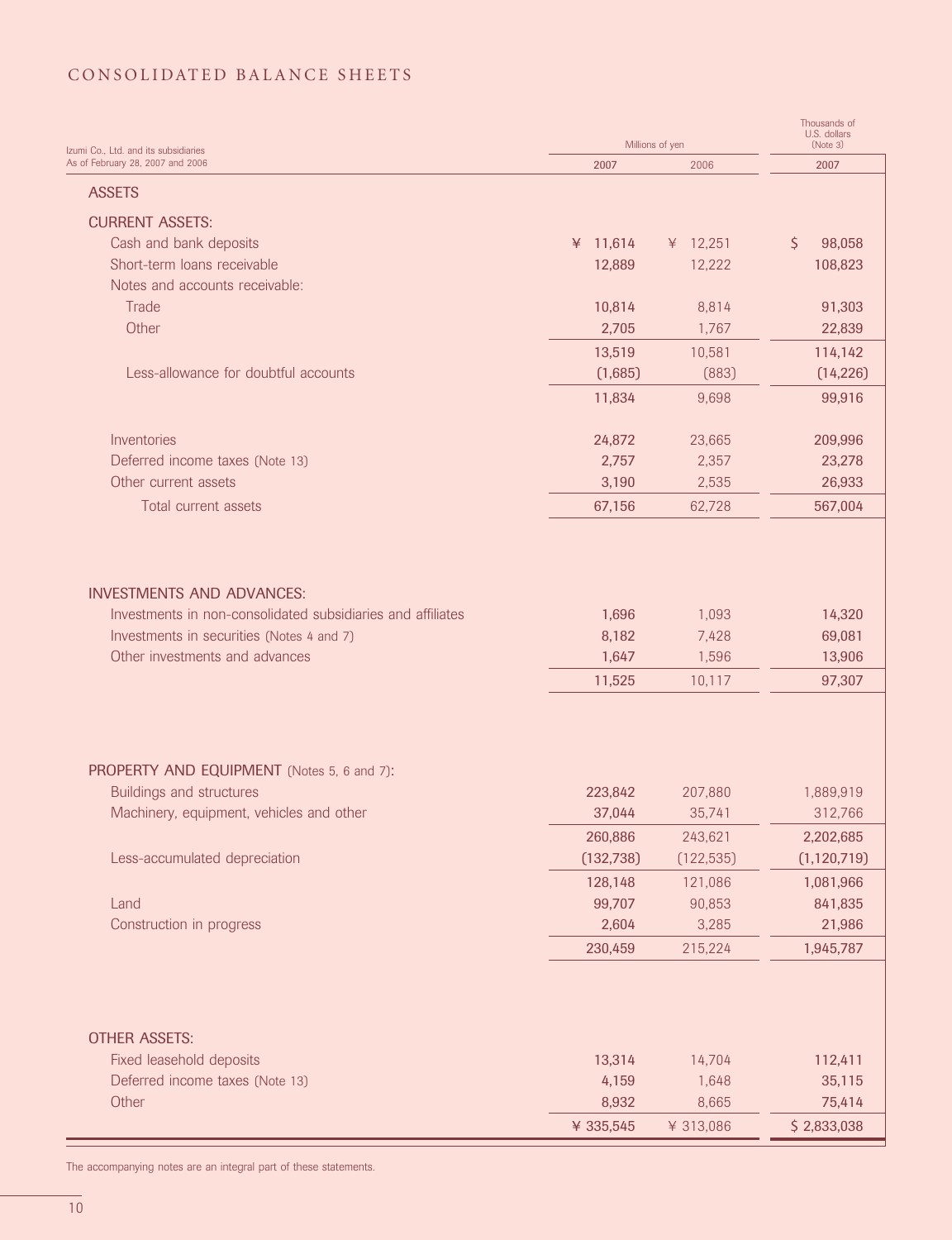|                                                                              | Millions of yen |           | Thousands of<br>U.S. dollars<br>(Note 3) |  |
|------------------------------------------------------------------------------|-----------------|-----------|------------------------------------------|--|
|                                                                              | 2007            | 2006      | 2007                                     |  |
| <b>LIABILITIES AND NET ASSETS</b>                                            |                 |           |                                          |  |
|                                                                              |                 |           |                                          |  |
| <b>CURRENT LIABILITIES:</b>                                                  | ¥43,585         | ¥33,504   | \$367,992                                |  |
| Short-term borrowings (Note 7)<br>Current portion of long-term debt (Note 7) | 24,060          | 18,848    | 203,141                                  |  |
| Notes and accounts payable:                                                  |                 |           |                                          |  |
| Trade                                                                        | 16,865          | 15,925    | 142,393                                  |  |
| Other                                                                        | 11,260          | 8,793     | 95,069                                   |  |
|                                                                              | 28,125          | 24,718    | 237,462                                  |  |
| Income taxes payable                                                         | 5,136           | 5,812     | 43,364                                   |  |
| Accrued bonuses to employees                                                 | 1,452           | 1,421     | 12,260                                   |  |
| Accrued bonuses to directors and corporate auditors                          | 39              |           | 329                                      |  |
| Allowance for point discounts                                                | 698             | 946       | 5,893                                    |  |
| Other current liabilities                                                    | 7,046           | 6,306     | 59,490                                   |  |
| <b>Total current liabilities</b>                                             | 110,141         | 91,555    | 929,931                                  |  |
|                                                                              |                 |           |                                          |  |
| LONG-TERM DEBT (Note 7)                                                      | 79,537          | 98,461    | 671,538                                  |  |
| <b>ACCRUED SEVERANCE INDEMNITIES (Note 8)</b>                                | 5,672           | 5,344     | 47,889                                   |  |
| <b>LEASE DEPOSITS RECEIVED</b>                                               | 23,416          | 22,115    | 197,704                                  |  |
| <b>DEFERRED INCOME TAXES</b> (Note 13)                                       | 1,063           | 1,002     | 8,975                                    |  |
| ALLOWANCE FOR LOSS ON GUARANTEES                                             | 1,100           |           | 9,287                                    |  |
| <b>OTHER LIABILITIES</b>                                                     | 9,611           | 595       | 81,147                                   |  |
| <b>Total liabilities</b>                                                     | 230,540         | 219,072   | 1,946,471                                |  |
| <b>COMMITMENTS AND CONTINGENT LIABILITIES (Note 9)</b>                       |                 |           |                                          |  |
| NET ASSETS (Note 11):                                                        |                 |           |                                          |  |
| Common stock, no par value:                                                  |                 |           |                                          |  |
| Authorized:                                                                  |                 |           |                                          |  |
| February 28, 2007-195,243,000 shares                                         |                 |           |                                          |  |
| February 28, 2006-195,243,000 shares                                         |                 |           |                                          |  |
| Issued:                                                                      |                 |           |                                          |  |
| February 28, 2007-61,558,710 shares                                          | 19,614          |           | 165,603                                  |  |
| February 28, 2006-61,558,710 shares                                          |                 | 19,614    |                                          |  |
| Additional paid-in capital                                                   | 22,491          | 22,320    | 189,894                                  |  |
| Retained earnings                                                            | 76,888          | 64,238    | 649,173                                  |  |
| Less-treasury stock at cost:                                                 |                 |           |                                          |  |
| February 28, 2007-9,652,302 shares                                           | (21, 761)       |           | (183,730)                                |  |
| February 28, 2006-9,255,077 shares                                           |                 | (19, 653) |                                          |  |
| Net unrealized gains on securities                                           | 2,334           | 2,027     | 19,706                                   |  |
| Gain on deferred hedges                                                      | 66              |           | 557                                      |  |
| Less-foreign currency translation adjustments                                | (25)            | (4)       | (211)                                    |  |
| Minority interests in consolidated subsidiaries                              | 5,398           | 5,472     | 45,575                                   |  |
| Total net assets                                                             | 105,005         | 94,014    | 886,567                                  |  |
|                                                                              | ¥335,545        | ¥313,086  | \$2,833,038                              |  |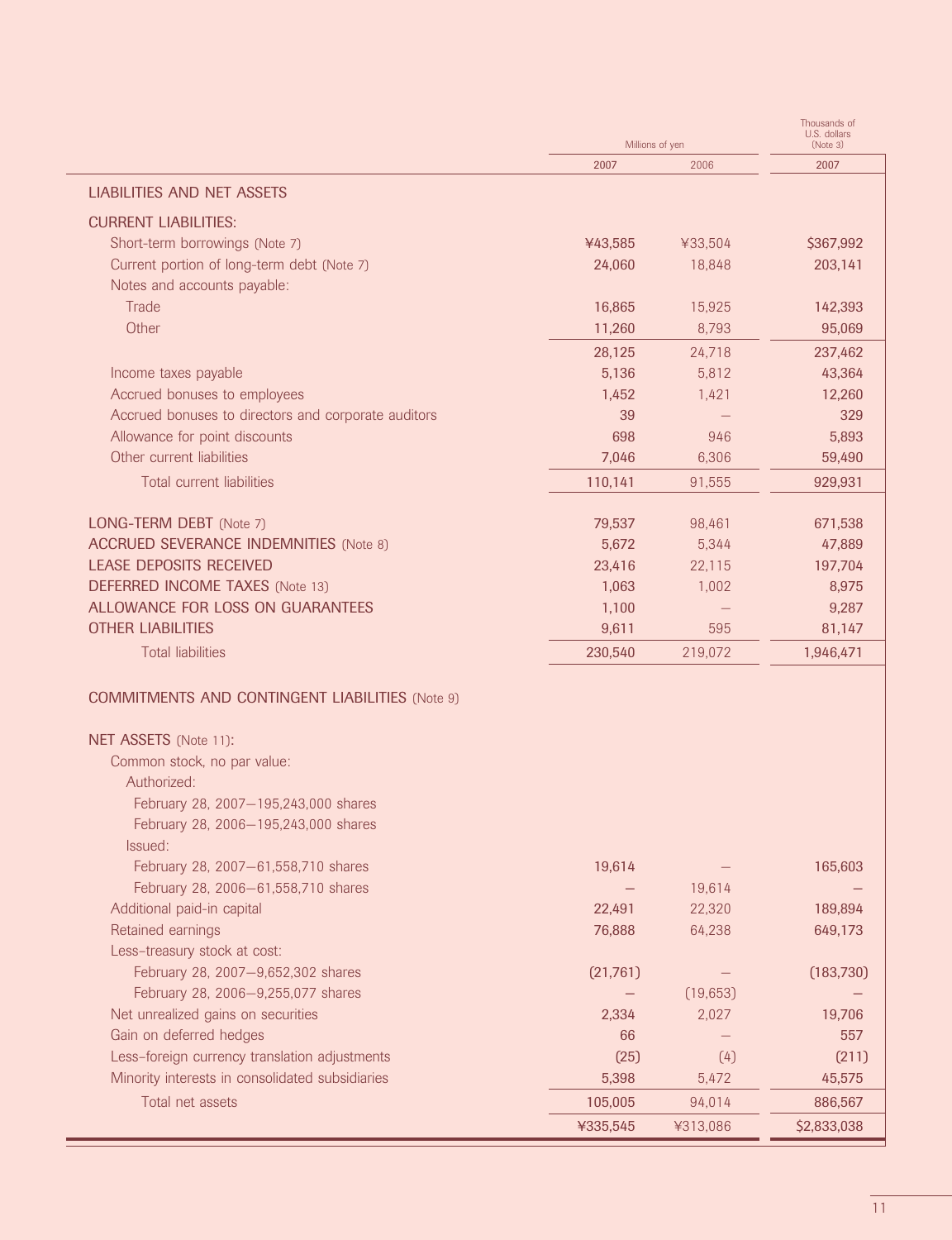#### C ONSOLIDATED STATEMENTS OF CHANGES IN NET ASSETS

|                                                                                              |                                                       |                 |                                  |                         | Millions of yen                                          |                                                           |                     |                                         |                                                                      |
|----------------------------------------------------------------------------------------------|-------------------------------------------------------|-----------------|----------------------------------|-------------------------|----------------------------------------------------------|-----------------------------------------------------------|---------------------|-----------------------------------------|----------------------------------------------------------------------|
|                                                                                              |                                                       |                 |                                  | Stockholders' equity    |                                                          |                                                           |                     | Revaluation and translation adjustments |                                                                      |
| Izumi Co., Ltd. and its subsidiaries<br>For the years ended February 28, 2007, 2006 and 2005 | Number of<br>shares of<br>common stock<br>(thousands) | Common<br>stock | Additional<br>paid-in<br>capital | Retained<br>earnings    | Treasury<br>stock<br>at cost                             | <b>Net</b><br>unrealized<br>gains<br>on securities hedges | Gain on<br>deferred | Foreign<br>currency<br>translation      | Minority<br>interests in<br>consolidated<br>adjustments subsidiaries |
| BALANCE AT FEBRUARY 29, 2004                                                                 | 61.559                                                |                 |                                  |                         | ¥19,614 ¥22,315 ¥45,823 ¥ (3,930) ¥ 535                  |                                                           | $\frac{1}{2}$       | $\angle$ (3)                            | ¥                                                                    |
| Net income for the year                                                                      |                                                       |                 |                                  | 9,601                   |                                                          |                                                           |                     |                                         |                                                                      |
| Cash dividends                                                                               |                                                       |                 |                                  | (1, 381)                |                                                          |                                                           |                     |                                         |                                                                      |
| Directors' and corporate auditors' bonuses                                                   |                                                       |                 |                                  | (25)                    |                                                          |                                                           |                     |                                         |                                                                      |
| Net unrealized gains on securities                                                           |                                                       |                 |                                  |                         |                                                          | 445                                                       |                     |                                         |                                                                      |
| Foreign currency translation adjustments                                                     |                                                       |                 |                                  |                         |                                                          |                                                           |                     | (1)                                     |                                                                      |
| Increase in treasury stock, net                                                              |                                                       |                 |                                  |                         | (7, 474)                                                 |                                                           |                     |                                         |                                                                      |
| BALANCE AT FEBRUARY 28, 2005                                                                 | 61,559                                                |                 |                                  | ¥19,614 ¥22,315 ¥54,018 | ¥(11,404)                                                | ¥ 980                                                     | $\angle +$          | ¥ $(4)$                                 | ¥                                                                    |
| Net income for the year                                                                      |                                                       |                 |                                  | 11,583                  |                                                          |                                                           |                     |                                         |                                                                      |
| Cash dividends<br>Directors' and corporate auditors' bonuses                                 |                                                       |                 |                                  | (1, 361)                |                                                          |                                                           |                     |                                         |                                                                      |
|                                                                                              |                                                       |                 |                                  | (12)                    |                                                          |                                                           |                     |                                         |                                                                      |
| Gain on appropriation of treasury stock                                                      |                                                       |                 | 5                                |                         | 17                                                       |                                                           |                     |                                         |                                                                      |
| Net unrealized gains on securities                                                           |                                                       |                 |                                  |                         |                                                          | 1,047                                                     |                     |                                         |                                                                      |
| Foreign currency translation adjustments                                                     |                                                       |                 |                                  |                         |                                                          |                                                           |                     | $\theta$                                |                                                                      |
| Increase in treasury stock, net                                                              |                                                       |                 |                                  |                         | (8, 266)                                                 |                                                           |                     |                                         |                                                                      |
| Other increase (Note 12)                                                                     |                                                       |                 |                                  | 10                      |                                                          |                                                           |                     |                                         |                                                                      |
| <b>BALANCE AT FEBRUARY 28, 2006</b>                                                          | 61,559                                                |                 |                                  | ¥19,614 ¥22,320 ¥64,238 | ¥(19,653) ¥2,027                                         |                                                           | $\ddot{x}$ $-$      | ¥ $(4)$                                 | ¥5,472                                                               |
| Net income for the year                                                                      |                                                       |                 |                                  | 13,158                  |                                                          |                                                           |                     |                                         |                                                                      |
| Cash dividends                                                                               |                                                       |                 |                                  | (1,622)                 |                                                          |                                                           |                     |                                         |                                                                      |
| Directors' and corporate auditors' bonuses                                                   |                                                       |                 |                                  | (71)                    |                                                          |                                                           |                     |                                         |                                                                      |
| Gain on appropriation of treasury stock                                                      |                                                       |                 | 171                              |                         | 617                                                      |                                                           |                     |                                         |                                                                      |
| Increase in treasury stock, net                                                              |                                                       |                 |                                  |                         | (2,725)                                                  |                                                           |                     |                                         |                                                                      |
| Net adjustment to retained earnings due                                                      |                                                       |                 |                                  |                         |                                                          |                                                           |                     |                                         |                                                                      |
| to change in scope of consolidation                                                          |                                                       |                 |                                  |                         |                                                          |                                                           |                     |                                         |                                                                      |
| (Note 2 (1))                                                                                 |                                                       |                 |                                  | 1,185                   |                                                          |                                                           |                     |                                         |                                                                      |
| Items other than changes in                                                                  |                                                       |                 |                                  |                         |                                                          |                                                           |                     |                                         |                                                                      |
| stockholders' equity                                                                         |                                                       |                 |                                  |                         |                                                          | 307                                                       | 66                  | (21)                                    | (74)                                                                 |
| <b>BALANCE AT FEBRUARY 28, 2007</b>                                                          | 61.559                                                | ¥19.614         | ¥22.491                          |                         | $¥76.888$ $¥(21.761)$                                    | ¥2.334                                                    | ¥66                 | $\frac{1}{2}$ (25)                      | ¥5398                                                                |
|                                                                                              |                                                       |                 |                                  |                         |                                                          |                                                           |                     |                                         |                                                                      |
|                                                                                              |                                                       |                 |                                  |                         | Thousands of U.S. dollars (Note 3)                       |                                                           |                     |                                         |                                                                      |
| <b>BALANCE AT FEBRUARY 28, 2006</b>                                                          |                                                       |                 |                                  |                         | \$165,603 \$188,450 \$542,368 \$(165,932) \$17,114       |                                                           | <sup>3</sup>        | \$ (34)                                 | \$46,200                                                             |
| Net income for the year                                                                      |                                                       |                 |                                  | 111,094                 |                                                          |                                                           |                     |                                         |                                                                      |
| Cash dividends                                                                               |                                                       |                 |                                  | (13, 695)               |                                                          |                                                           |                     |                                         |                                                                      |
| Directors' and corporate auditors' bonuses                                                   |                                                       |                 |                                  | (599)                   |                                                          |                                                           |                     |                                         |                                                                      |
| Gain on appropriation of treasury stock                                                      |                                                       |                 | 1,444                            |                         | 5,209                                                    |                                                           |                     |                                         |                                                                      |
| Increase in treasury stock, net                                                              |                                                       |                 |                                  |                         | (23,007)                                                 |                                                           |                     |                                         |                                                                      |
| Net adjustment to retained earnings due                                                      |                                                       |                 |                                  |                         |                                                          |                                                           |                     |                                         |                                                                      |
| to change in scope of consolidation                                                          |                                                       |                 |                                  | 10,005                  |                                                          |                                                           |                     |                                         |                                                                      |
| Items other than changes in                                                                  |                                                       |                 |                                  |                         |                                                          |                                                           |                     |                                         |                                                                      |
| stockholders' equity                                                                         |                                                       |                 |                                  |                         |                                                          | 2,592                                                     | 557                 | (177)                                   | (625)                                                                |
| BALANCE AT FEBRUARY 28, 2007                                                                 |                                                       |                 |                                  |                         | \$165,603 \$189,894 \$649,173 \$(183,730) \$19,706 \$557 |                                                           |                     | \$(211)                                 | \$45,575                                                             |

The consolidated statements of changes in net assets for the year ended February 28, 2007 are presented under the new standard. The accompanying notes are an integral part of these statements.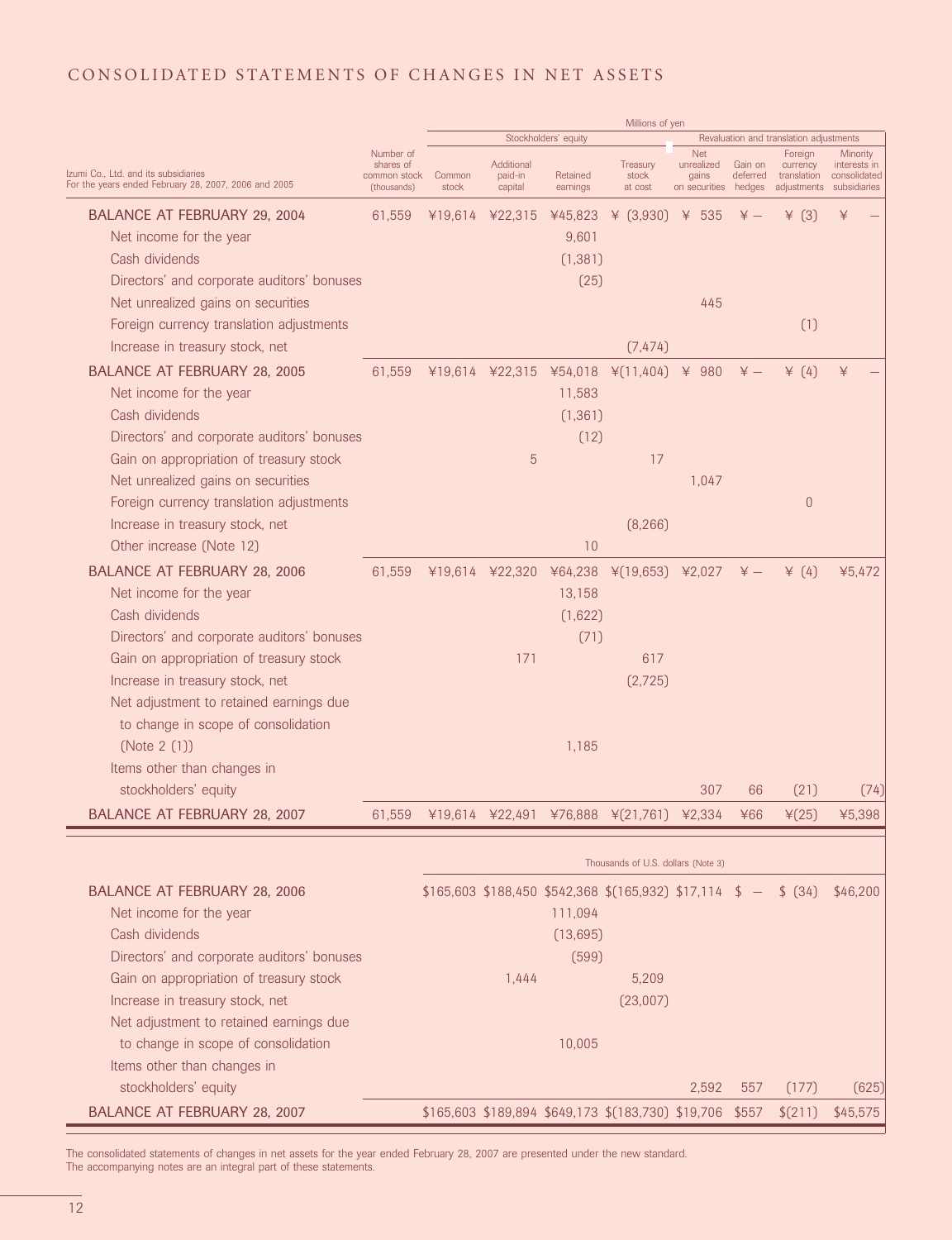### C ONSOLIDATED STATEMENTS OF CASH FLOWS

| Izumi Co., Ltd. and its subsidiaries                         | Millions of yen | Thousands of<br>U.S. dollars<br>(Note 3) |            |
|--------------------------------------------------------------|-----------------|------------------------------------------|------------|
| For the years ended February 28, 2007 and 2006               | 2007            | 2006                                     | 2007       |
| CASH FLOWS FROM OPERATING ACTIVITIES:                        |                 |                                          |            |
| Income before income taxes and minority interests            | ¥ 19,737        | ¥ 21,490                                 | \$166,641  |
| Depreciation and amortization                                | 11,200          | 11.397                                   | 94,563     |
| Provision for allowance for doubtful accounts                | (860)           | 50                                       | (7,261)    |
| Interest and dividend income                                 | (305)           | (243)                                    | (2, 575)   |
| Interest expense                                             | 1,424           | 1.538                                    | 12,023     |
| Gain on sale of property and equipment                       | (5)             | (85)                                     | (42)       |
| Loss on sale or disposal of property and equipment           | 326             | 1,166                                    | 2,752      |
| Gain on sale or revaluation of investments in securities     | (1)             | (116)                                    | (8)        |
| Impairment loss                                              | 4,011           |                                          | 33,865     |
| Increase in notes and accounts receivable                    | (1,999)         | (1, 288)                                 | (16, 878)  |
| Decrease (increase) in inventories                           | (1, 200)        | 460                                      | (10, 132)  |
| Increase in trade notes and accounts payable                 | 931             | 295                                      | 7,861      |
| Other, net                                                   | (1, 202)        | 2,534                                    | (10, 149)  |
| Sub-total                                                    | 32,057          | 37,198                                   | 270,660    |
| Interest and divided income received                         | 306             | 255                                      | 2,584      |
| Interest expense paid                                        | (1,452)         | (1,521)                                  | (12, 259)  |
| Income taxes paid                                            | (10, 216)       | (8,962)                                  | (86, 255)  |
| Net cash provided by operating activities                    | 20,695          | 26,970                                   | 174,730    |
| CASH FLOWS FROM INVESTING ACTIVITIES:                        |                 |                                          |            |
| Payments for purchases of property and equipment             | (16, 273)       | (15,074)                                 | (137, 395) |
| Payments for purchases of intangible assets                  | (725)           | (602)                                    | (6, 121)   |
| Payments for purchases of investments in securities          | (578)           | (1, 169)                                 | (4,880)    |
| Proceeds from sale of property and equipment                 | 369             | 1,478                                    | 3,115      |
| Proceeds from sale of investments in securities              | 86              | 593                                      | 726        |
| Other, net                                                   | 1,909           | 3,436                                    | 16,118     |
| Net cash used in investing activities                        | (15, 212)       | (11, 338)                                | (128, 437) |
| CASH FLOWS FROM FINANCING ACTIVITIES:                        |                 |                                          |            |
| Increase in short-term borrowings                            | 10,081          | 5,712                                    | 85,115     |
| Increase in long-term loans                                  | 5,700           | 14,233                                   | 48,126     |
| Repayment of long-term loans                                 | (18, 625)       | (21, 215)                                | (157, 253) |
| Redemption of bonds                                          |                 | (5,000)                                  |            |
| Payment for purchases of treasury stock                      | (2,725)         | (8, 266)                                 | (23,007)   |
| Dividends paid                                               | (1,692)         | (1, 445)                                 | (14, 286)  |
| Net cash used in financing activities                        | (7,261)         | (15,981)                                 | (61, 305)  |
| Effect of exchange rate changes on cash and cash equivalents | (18)            | $\theta$                                 | (152)      |
| Net decrease in cash and cash equivalents                    | (1,796)         | (349)                                    | (15, 164)  |
| Cash and cash equivalents at beginning of year               | 12,251          | 12,600                                   | 103,436    |
| Cash and cash equivalents of newly consolidated subsidiaries | 1,159           |                                          | 9,786      |
| Cash and cash equivalents at end of year                     | ¥ 11,614        | ¥ 12,251                                 | \$98,058   |

The accompanying notes are an integral part of these statements.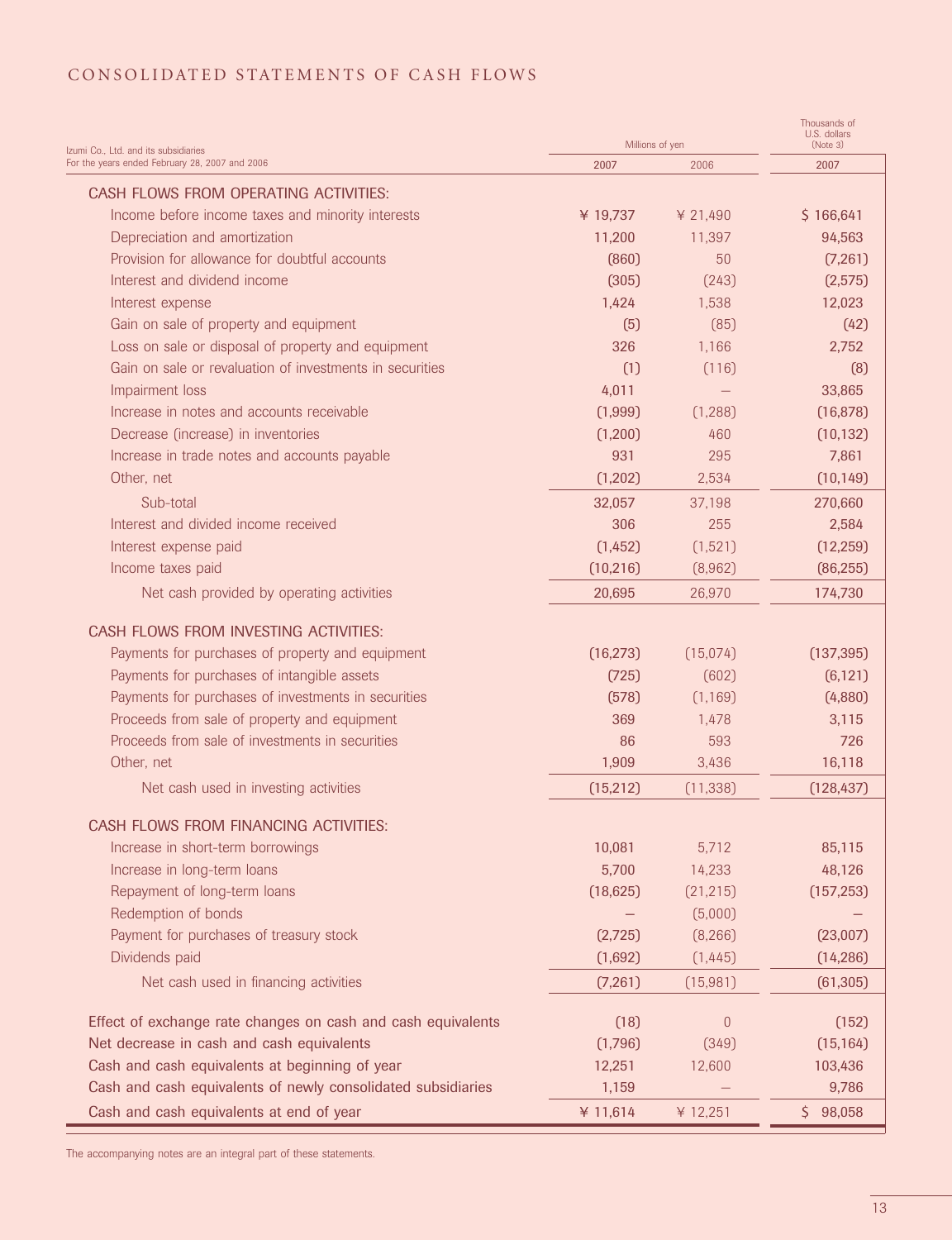Izumi Co., Ltd. and its subsidiaries For the years ended February 28, 2007 and 2006

#### *1. BASIS OF PRESENTATION OF CONSOLIDATED FINANCIAL STATEMENTS*

The accompanying consolidated financial statements of Izumi Co., Ltd. (the "Company") and its subsidiaries (collectively, the "Companies") are prepared on the basis of accounting principles generally accepted in Japan, which are different in certain respects to the application and disclosure requirements of International Financial Reporting Standards, and are compiled from the consolidated financial statements prepared by the Company as required by the Securities and Exchange Law of Japan.

Certain items presented in the consolidated financial statements submitted to the Director of the Kanto Finance Bureau in Japan have been reclassified in these accounts for the convenience of readers outside Japan.

#### *2. SUMMARY OF SIGNIFICANT ACCOUNTING POLICIES*

#### *(1) Basis of consolidation and accounting for investments in affiliates*

As at February 28, 2007, the accompanying consolidated financial statements included the accounts of the Company and 21 of its subsidiaries, of which four subsidiaries were newly consolidated due to completion of the civil rehabilitation procedures, and two subsidiaries were excluded due to merger. As at February 28, 2006, 19 subsidiaries were consolidated.

Investments in all affiliates (20%-to-50% owned companies) are accounted for using the equity method. As at February 28, 2007, the Company had eight affiliates, of which four affiliates were newly accounted for due to acquisition of common stock. As at February 28, 2006, the Company had four affiliates.

Two non-consolidated subsidiaries, NIKONIKODO Co., Ltd. and Izumi International Limited, were not accounted for using the equity method due to civil rehabilitation and temporary control, respectively. Investments in these companies were stated at cost as at February 28, 2006.

#### *(2) Elimination and consolidation*

For the purposes of preparing the consolidated financial statements, all significant inter-company transactions and account balances have been eliminated.

Unrealized profits on sale of assets among the Companies have been entirely eliminated, and the portions attributable to minority interests are credited to net income. The depreciation expense has been adjusted in connection with the elimination of unrealized profits included in depreciable assets.

Regarding the elimination of investments in shares of consolidated subsidiaries, together with the underlying equity in the net assets of such subsidiaries, the Company follows the step-by-step acquisition method to include equity in the net income of subsidiaries subsequent to the date of acquisition in the consolidated financial statements. Any differences between the costs of investments in subsidiaries and the amount of underlying equity in the net assets of subsidiaries are charged to income as incurred.

#### *(3) Cash and cash equivalents*

Cash and cash equivalents included in the consolidated statements of cash flows are composed of cash in hand, bank deposits able to be withdrawn on demand and short-term investments with an original maturity of three months or less and which represent a minor risk of material fluctuation in value.

#### *(4) Translation of foreign currencies*

All monetary assets and liabilities denominated in foreign currencies, whether long-term or short-term, are translated into Japanese yen at the exchange rates prevailing at the balance sheet date. Resulting gains and losses are included in net profit or loss for the period.

Assets and liabilities of foreign subsidiaries and affiliates are translated into Japanese yen at the exchange rates prevailing at the balance sheet date. Profit and loss accounts for the year are translated into Japanese yen using the average exchange rate during the year. Differences in yen amounts arising from the use of different rates are presented as "foreign currency translation adjustments" in net assets.

#### *(5) Investments in securities*

Available-for-sale securities for which market quotations are available are stated at fair value. Unrealized gains on these securities are reported as "Net unrealized gains on securities" in net assets at a net-of-tax amount,

and unrealized losses on these securities are included in net profit or loss for the period. Available-for-sale securities with no available market quotations are stated at cost.

If a decline in fair value below cost of an individual security is judged to be material and other than temporary, the carrying value of the individual security is written down and charged to the income statement.

#### *(6) Derivatives*

Derivative financial instruments are stated at fair value and changes in the fair value are recognized as gains or losses unless the derivative financial instruments are used for hedging purposes. If the derivative financial instruments are used as hedges and meet certain hedging criteria, the Companies defer recognition of gains and losses resulting from changes in the fair value of derivative financial instruments until the related losses or gains on the hedged items are realized. In the event that foreign exchange forward contracts, currency swap contracts or currency option contracts are used as hedges and meet certain hedging criteria, the hedged items are stated at the forward exchange contract rates. If interest rate swap agreements are used as hedges and meet certain hedging criteria, the net amount to be paid or received under the interest rate swap agreements is added to or deducted from the interest on the assets or liabilities for which the swap agreements were executed.

#### *(7) Inventories*

Inventories are valued at cost. Cost is determined principally by the retail method.

Supplies are carried at cost. Cost is determined by the last purchase price method.

#### *(8) Depreciation of property and equipment*

Property and equipment are stated at cost. Significant renewals and additions are capitalized; normal repairs and maintenance including minor renewals and improvements are charged to income as incurred.

The cost and accumulated depreciation applicable to property and equipment retired or otherwise disposed of are eliminated from the related accounts and the gain or loss on disposal is credited or charged to the income statement.

Depreciation of property and equipment is computed using the declining-balance method over the estimated useful lives or lease contract term of assets prescribed by Japanese corporate tax laws, except for the following, which are depreciated using the straight-line method:

- A large-scale, compound-type shopping center
	- Buildings built on leasehold land
	- Property and equipment of two consolidated subsidiaries
	- Buildings (excluding building improvements) acquired on or after April 1, 1998

Minor assets with an acquisition cost of ¥100 thousand or more, but less than ¥200 thousand, are depreciated over three years on a straight-line basis.

#### *(9) Intangible assets*

Capitalized software costs for internal use, included in other assets, are amortized using the straight-line method over the estimated useful life of the software (five years). Other intangible assets, included in other assets, are amortized using the straight-line method over the period stipulated by Japanese corporate income tax laws.

#### *(10) Impairment of fixed assets*

On August 9, 2002, the Business Accounting Council in Japan issued "Accounting Standard for Impairment of Fixed Assets". The standard requires that fixed assets be reviewed for impairment whenever events or changes in circumstances indicate that the carrying amount of an asset may not be recoverable. An impairment loss shall be recognized in the income statement by reducing the carrying amount of impaired assets or a group of assets to the recoverable amount to be measured as the higher of net selling price and value in use.

The Companies applied this standard with effect from the year ended February 28, 2007. As a result of this application, income before income taxes and minority interests decreased by ¥4,011 million (\$33,865 thousand) for the year ended February 28, 2007. Further details of the impairment loss is shown in Note 5.

Accumulated loss on impairment is directly deducted from the related assets in accordance with the revised rule concerning consolidated financial statements.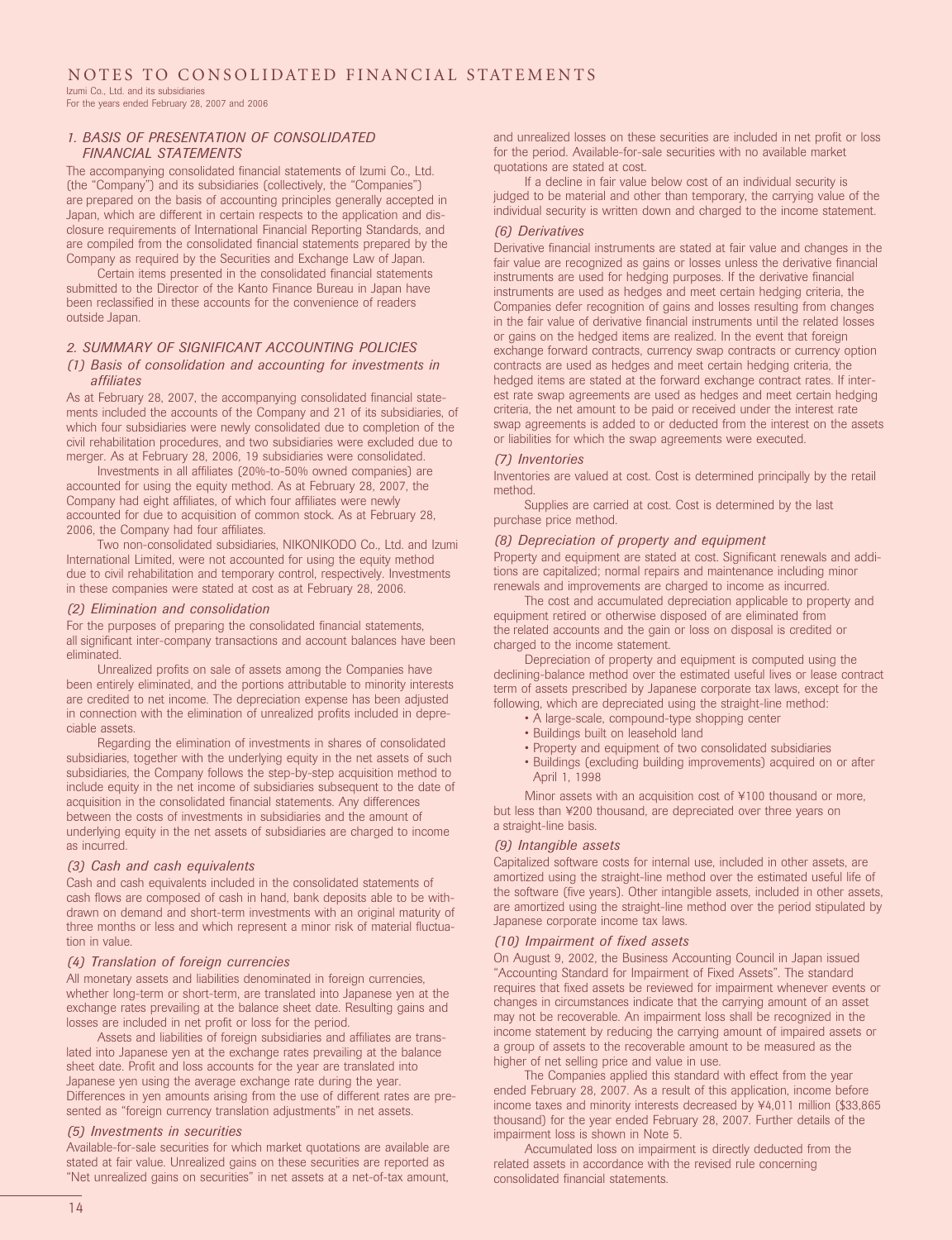#### *(11) Allowance for doubtful accounts*

An allowance for doubtful accounts is provided in preparation for the risk of uncollectible accounts. This consists of the estimated uncollectible amount with respect to individually identified doubtful receivables and an amount calculated based on the historical bad debt ratio with respect to the remaining receivables.

#### *(12) Accrued bonuses to employees*

An allowance is made for bonuses to employees and is provided for based on the amount estimated to be payable to employees at the balance sheet date.

*(13) Accrued bonuses to directors and corporate auditors* An allowance is made for bonuses to directors and corporate auditors and is provided based on the amount estimated to be payable to directors and corporate auditors at the balance sheet date.

Effective from the year ended February 28, 2007, the Companies applied "Accounting standard for directors' bonus" (Accounting Standard Board of Japan Statement No. 4 issued on November 29, 2005 by the Accounting Standards Board of Japan).

As a result of the application of this standard, operating profit, ordinary income and income before income taxes for the year ended February 28, 2007 decreased by ¥39 million (\$329 thousand).

#### *(14) Allowance for point discounts*

An allowance for point discounts is provided for estimated future usage of points that entitle customers to receive reductions in the price of future purchases, based on past experience.

#### *(15) Accrued severance indemnities*

Accrued retirement indemnities to employees represent the estimated present value of projected benefit obligations in excess of the fair value of the plan assets except that, as permitted under Japanese accounting standards, unrecognized actuarial differences are amortized on a straightline basis over 6 to 11 years from the next year in which they arise and unrecognized past service costs are amortized on a straight-line basis over 6 to 11 years from the year in which they arise.

Certain subsidiaries provide for accrued severance indemnities at 100% of the liability which would be required to be paid if all eligible employees voluntarily terminated their employment at the balance sheet date.

The Company and certain subsidiaries provide for lump-sum severance benefits with respect to directors and corporate auditors. While the Company and certain subsidiaries have no legal obligation to do so, it is customary practice in Japan to make lump-sum payments to directors or corporate auditors upon retirement. Such liabilities are not funded.

#### *(16) Allowance for loss on guarantees*

The Company provides an allowance for potential loss on guarantees of loans from financial institutions taken by affiliates and others.

#### *(17) Leases*

Leases that transfer substantially all risks and rewards of ownership of the assets are accounted for as capital leases. Leases which do not transfer ownership of the assets at the end of the lease term are accounted for as operating leases, in accordance with accounting principles and practices generally accepted in Japan.

#### *(18) Consumption taxes*

Consumption taxes are imposed at a flat rate of 5% on all domestic consumption of goods and services (with certain exemptions). The consumption taxes withheld on revenues and the consumption taxes paid on purchases are both excluded from the amounts of relevant items in the accompanying consolidated statements of income.

#### *(19) Income taxes*

Income taxes of the Companies consist of corporate income tax, local inhabitant tax and enterprise tax.

Deferred income taxes are determined using the asset and liability method, whereby deferred tax assets and liabilities are recognized in respect of temporary differences between the tax basis of assets and liabilities and those as reported in the financial statements. Deferred tax assets and liabilities are measured by using currently applicable tax rates, and the effect on these deferred tax assets and liabilities of a change in tax rates is recognized in income in the period of the application date.

#### *(20) Accounting standard for presentation of net assets in the balance sheet*

Effective from the year ended February 28, 2007, the Companies have applied "Accounting standards for presentation of net assets in the balance sheet (Accounting Standards Board of Japan Statement No. 5)", and "Implementation guidance for Accounting standards for presentation of net assets in the balance sheet (Accounting Standards of Japan Guidance No. 8)" both issued by the Accounting Standard Board of Japan on December 9, 2005.

'Net assets" in the balance sheets for this year is presented according to the revision of "Regulations concerning the Terminology, Form and Presentation Methods of Consolidated Financial Statements" dated April 25, 2006.

Total stockholders' equity as at February 28, 2007, as presented previously incurred have accounted for ¥99,541 million (\$840,434 thousand).

#### *(21) Net income and cash dividends per share*

Basic earnings per share of common stock are based on the weighted average number of shares of common stock outstanding during each period. Net income is adjusted by deducting bonuses paid to directors and corporate auditors as well as the payment of dividends to shareholders of preferred stocks to be recognized as an appropriation of retained earnings, from net income in the consolidated statements of income, and the calculation of earnings per share is made on that adjusted net income basis.

Cash dividends per share include those declared with respect to net income for the respective periods for which the dividends were proposed by the Board of Directors. Dividends are charged to retained earnings in the year in which they are paid.

#### *(22) Reclassification*

Certain reclassifications of the accompanying consolidated financial statements as of and for the year ended February 28, 2006 have been made to conform to the 2007 presentation.

#### *3. UNITED STATES DOLLAR AMOUNTS*

Amounts in U.S. dollars are included solely for the convenience of readers outside Japan. The rate of  $4118.44 = U.S.$  \$1, the rate of exchange on February 28, 2007 has been used in translation. The inclusion of such amounts is not intended to imply that the Japanese yen has been or could be readily converted, realized or settled in U.S. dollars at this rate or any other rate.

#### *4. INVESTMENTS IN SECURITIES*

*(1)* Available-for-sale securities at February 28, 2007 and 2006 which have readily determinable fair value are summarized as follows:

|                                                                                                    |                     |                                       |                                          |                     |                      | Millions of yen                          |  |  |  |  |  |  |
|----------------------------------------------------------------------------------------------------|---------------------|---------------------------------------|------------------------------------------|---------------------|----------------------|------------------------------------------|--|--|--|--|--|--|
|                                                                                                    |                     | 2007                                  |                                          |                     | 2006                 |                                          |  |  |  |  |  |  |
|                                                                                                    | Acquisition<br>cost | Carrying<br>value                     | Gross<br>unrealized<br>gains<br>(losses) | Acquisition<br>cost | Carrying<br>value    | Gross<br>unrealized<br>gains<br>(losses) |  |  |  |  |  |  |
| Securities with<br>unrealized gains:<br>Equity securities<br>Securities with<br>unrealized losses: | ¥3,757              | ¥7,637                                | ¥3,880                                   |                     | ¥3,702 ¥7,122 ¥3,420 |                                          |  |  |  |  |  |  |
| Equity securities                                                                                  | 438                 | 393                                   | (45)                                     | 154                 | 146                  | (8)                                      |  |  |  |  |  |  |
| Total                                                                                              | ¥4,195              | ¥8,030                                | ¥3,835                                   | ¥3,856              | ¥7,268               | ¥3,412                                   |  |  |  |  |  |  |
|                                                                                                    |                     | Thousands of U.S. dollars<br>(Note 3) |                                          |                     |                      |                                          |  |  |  |  |  |  |
|                                                                                                    |                     | 2007                                  |                                          |                     |                      |                                          |  |  |  |  |  |  |
| Securities with<br>unrealized gains:<br>Equity securities<br>Securities with<br>unrealized losses: | \$31,721            | \$64,480                              | \$32,759                                 |                     |                      |                                          |  |  |  |  |  |  |
| Equity securities                                                                                  | 3,698               | 3,318                                 | (380)                                    |                     |                      |                                          |  |  |  |  |  |  |
| Total                                                                                              | \$35.419            | \$67,798                              | S32.379                                  |                     |                      |                                          |  |  |  |  |  |  |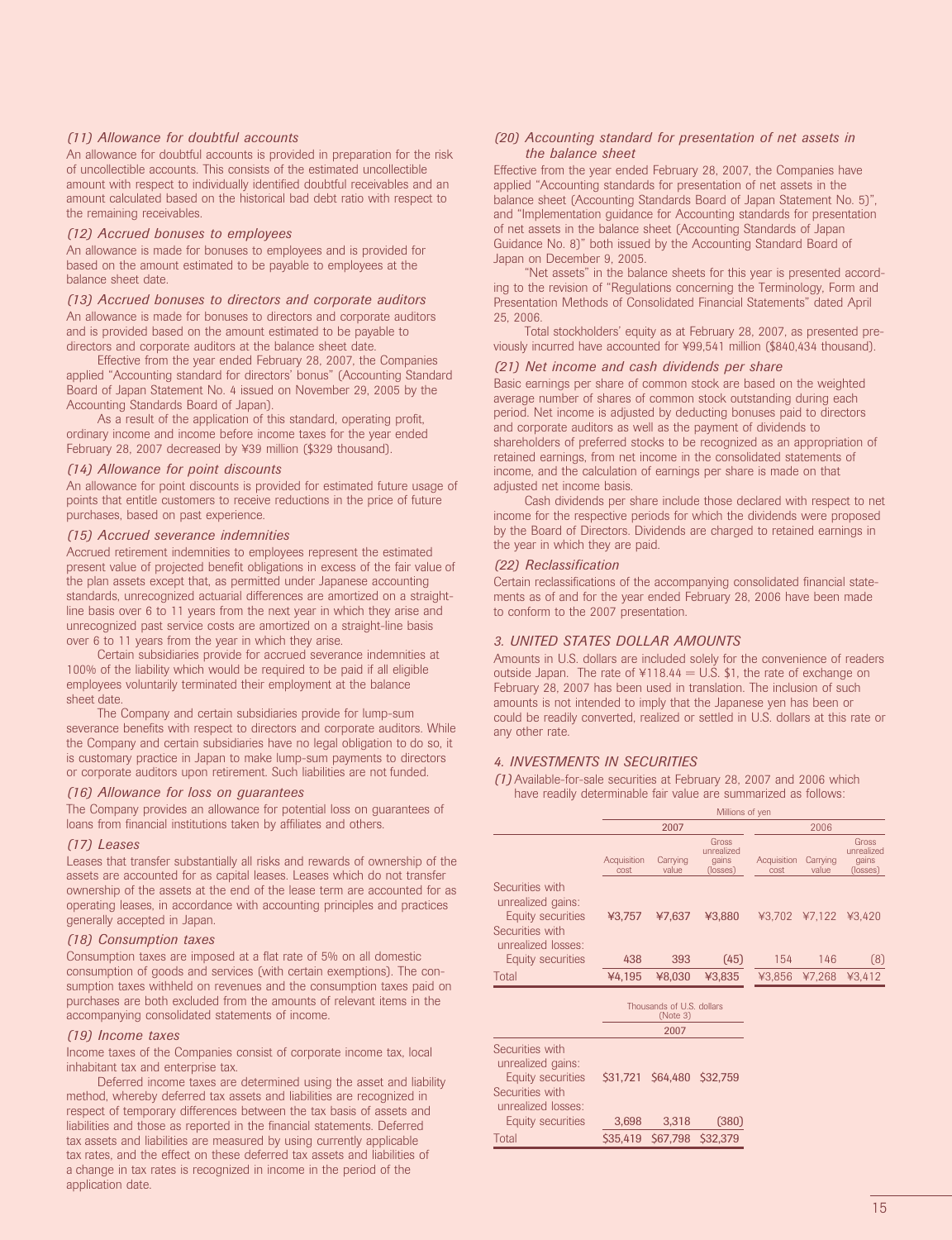*(2)* Available-for-sale securities at February 28, 2007 and 2006, which have no readily determinable fair value, are summarized as follows: Thousands of

|                               |      | Millions of yen |         |
|-------------------------------|------|-----------------|---------|
|                               | 2007 | 2006            | 2007    |
| Available-for-sale securities |      |                 |         |
| Non-listed equity securities  | ¥152 | ¥160            | \$1.283 |

*(3)* Total sales of available-for-sale securities for the years ended February 28, 2007 and 2006 are summarized as follows:

|                       | Millions of yen | Thousands of<br>U.S. dollars<br>(Note 3) |       |
|-----------------------|-----------------|------------------------------------------|-------|
|                       | 2007            | 2006                                     | 2007  |
| <b>Sales</b>          | ¥86             | ¥500                                     | \$726 |
| Gross realized gains  |                 | 116                                      |       |
| Gross realized losses | 14              |                                          | 118   |

#### *5. IMPAIRMENT LOSS*

For the year ended February 28, 2007, the Companies recognized impairment loss for the following groups of assets.

| Description                       | Location<br>(Prefecture)               | Classification                     | <b>Millions</b><br>of yen | Thousands of<br>U.S. dollars<br>(Note 3) |
|-----------------------------------|----------------------------------------|------------------------------------|---------------------------|------------------------------------------|
| Operating stores<br>$(42$ groups) | Hiroshima, Okayama,<br>Fukuoka, Others | Land                               | ¥2.020                    | \$17.055                                 |
| Rental assets<br>(2 groups)       | Hiroshima.<br>Yamaguchi                | <b>Buildings and</b><br>structures | 1.710                     | 14.438                                   |
| Idle assets<br>$(1$ group)        | Tottori                                | Others                             | 281                       | 2.372                                    |
| Total                             |                                        |                                    | ¥4.011                    | \$33.865                                 |

The Companies group their fixed assets by the minimum cash-generating unit ("CGU"), such as stores, rental assets and idle assets by individual. Impairment loss was recognized and recorded in "Other income (expenses)" in accordance with new "Accounting Standard for Impairment of Fixed Assets." An impairment loss is recognized when the carrying amount of assets in a CGU exceeds the recoverable value of the assets. This may be triggered by land that has significantly depreciated in value, CGUs that will be closed in the near future or which have made consecutive operating losses.

Recoverable value of the group of assets is the higher amount of net selling price or value in use. Net selling price was primarily calculated based on independent appraisals, and value in use was calculated by discounting estimated future cash flows to which 4.07% to 4.21% discount rate was applied.

#### *6. LEASES*

#### *(1) As lessee:*

a) The acquisition cost, accumulated depreciation, accumulated impairment loss and net book value of leased assets at February 28, 2007 and 2006, if capitalized, are summarized as follows:

|                                               |      |                              |   |                                               |   | Millions of yen |   |                              |         |                         |
|-----------------------------------------------|------|------------------------------|---|-----------------------------------------------|---|-----------------|---|------------------------------|---------|-------------------------|
|                                               | 2007 |                              |   | 2006                                          |   |                 |   |                              |         |                         |
|                                               |      | Equipment<br>and<br>vehicles |   | Other                                         |   | Total           |   | Equipment<br>and<br>vehicles | Other   | Total                   |
| Amount to:<br>Acquisition cost<br>Accumulated |      | ¥ 2.665                      |   | ¥ 3.623                                       |   | ¥ $6,288$       |   |                              |         | ¥ 2.738 ¥ 5.153 ¥ 7.891 |
| depreciation<br>Accumulated                   |      | (2.470)                      |   | (2.996)                                       |   | (5,466)         |   | (2.241)                      | (3,883) | (6, 124)                |
| impairment loss                               |      |                              |   | (15)                                          |   | (15)            |   |                              |         |                         |
| Net book value                                | ¥    | 195                          | ¥ | 612                                           | ¥ | 807             | ¥ |                              |         | 497 ¥ 1.270 ¥ 1.767     |
|                                               |      |                              |   | Thousands of U.S. dollars<br>(Note 3)<br>2007 |   |                 |   |                              |         |                         |
| $A$ manuf to:                                 |      |                              |   |                                               |   |                 |   |                              |         |                         |

|                  |       | 2007                             |       |
|------------------|-------|----------------------------------|-------|
| Amount to:       |       |                                  |       |
| Acquisition cost |       | \$22,501 \$30,589 \$53,090       |       |
| Accumulated      |       |                                  |       |
| depreciation     |       | $(20,854)$ $(25,296)$ $(46,150)$ |       |
| Accumulated      |       |                                  |       |
| impairment loss  |       | (126)                            | (126) |
| Net book value   | 1.647 | $5$ 5.167 $5$                    | 6.814 |

The acquisition cost is calculated including the interest portion as the outstanding future lease payments are immaterial to the yearend balance of property and equipment.

b) Amounts of outstanding future lease payments and allowance for impairment loss at February 28, 2007 and 2006, which include the interest portion, are summarized as follows:

|                               |      | Millions of yen | Thousands of<br>U.S. dollars<br>(Note 3) |
|-------------------------------|------|-----------------|------------------------------------------|
|                               | 2007 | 2006            | 2007                                     |
| Due within one year           | ¥556 | 970<br>¥        | \$4,694                                  |
| Due after one year            | 266  | 797             | 2,246                                    |
| Total                         | ¥822 | ¥1.767          | \$6,940                                  |
| Allowance for impairment loss | ¥ 15 |                 | 126                                      |

c) Lease payments, reversal of allowance for impairment loss on leased property, depreciation expense and impairment loss for the years ended February 28, 2007 and 2006 are as follows:

|                       | Millions of yen | Thousands of<br>U.S. dollars<br>(Note 3) |         |
|-----------------------|-----------------|------------------------------------------|---------|
|                       | 2007            | 2006                                     | 2007    |
| Lease payments        | ¥924            | ¥1.386                                   | \$7,801 |
| Reversal of allowance |                 |                                          |         |
| for impairment loss   |                 |                                          |         |
| on leased property    | 13              |                                          | 110     |
| Depreciation expense  | 924             | 1.386                                    | 7,801   |
| Impairment loss       | 28              |                                          | 236     |

d) Method of asset depreciation

The depreciation expense is determined based on the straight-line method over the lease term of the leased assets assuming no residual value.

#### *(2) As lessor:*

a) The acquisition cost, accumulated depreciation and net book value of leased assets at February 28, 2007 and 2006 are summarized as follows: Thousands of

|                                               |                           | Millions of yen           | Thousands of<br>U.S. dollars<br>(Note 3) |
|-----------------------------------------------|---------------------------|---------------------------|------------------------------------------|
|                                               | 2007                      | 2006                      | 2007                                     |
|                                               | Equipment<br>and vehicles | Equipment<br>and vehicles | Equipment<br>and vehicles                |
| Amount to:<br>Acquisition cost<br>Accumulated | ¥210                      | ¥ 75                      | \$1,773                                  |
| depreciation                                  | (39)                      | (18)                      | (329)                                    |
| Net book value                                | ¥171                      | ¥ 57                      | \$1,444                                  |

b) Amounts of outstanding future income at February 28, 2007 and 2006, which include the interest portion, are summarized as follows:

|                     |      | Millions of yen | Thousands of<br>U.S. dollars<br>(Note 3) |
|---------------------|------|-----------------|------------------------------------------|
|                     | 2007 | 2006            | 2007                                     |
| Due within one year | ¥ 39 | ¥13             | \$329                                    |
| Due after one year  | 147  | 49              | 1.241                                    |
| Total               | ¥186 | ¥62             | \$1,570                                  |

c) Lease income and depreciation expense for the years ended February 28, 2007 and 2006 are as follows:

|                             |      | Millions of yen | U.S. dollars<br>(Note 3) |
|-----------------------------|------|-----------------|--------------------------|
|                             | 2007 | 2006            | 2007                     |
| Lease income                | 422  | ¥10             | \$186                    |
| Depreciation expense amount | 21   |                 | 177                      |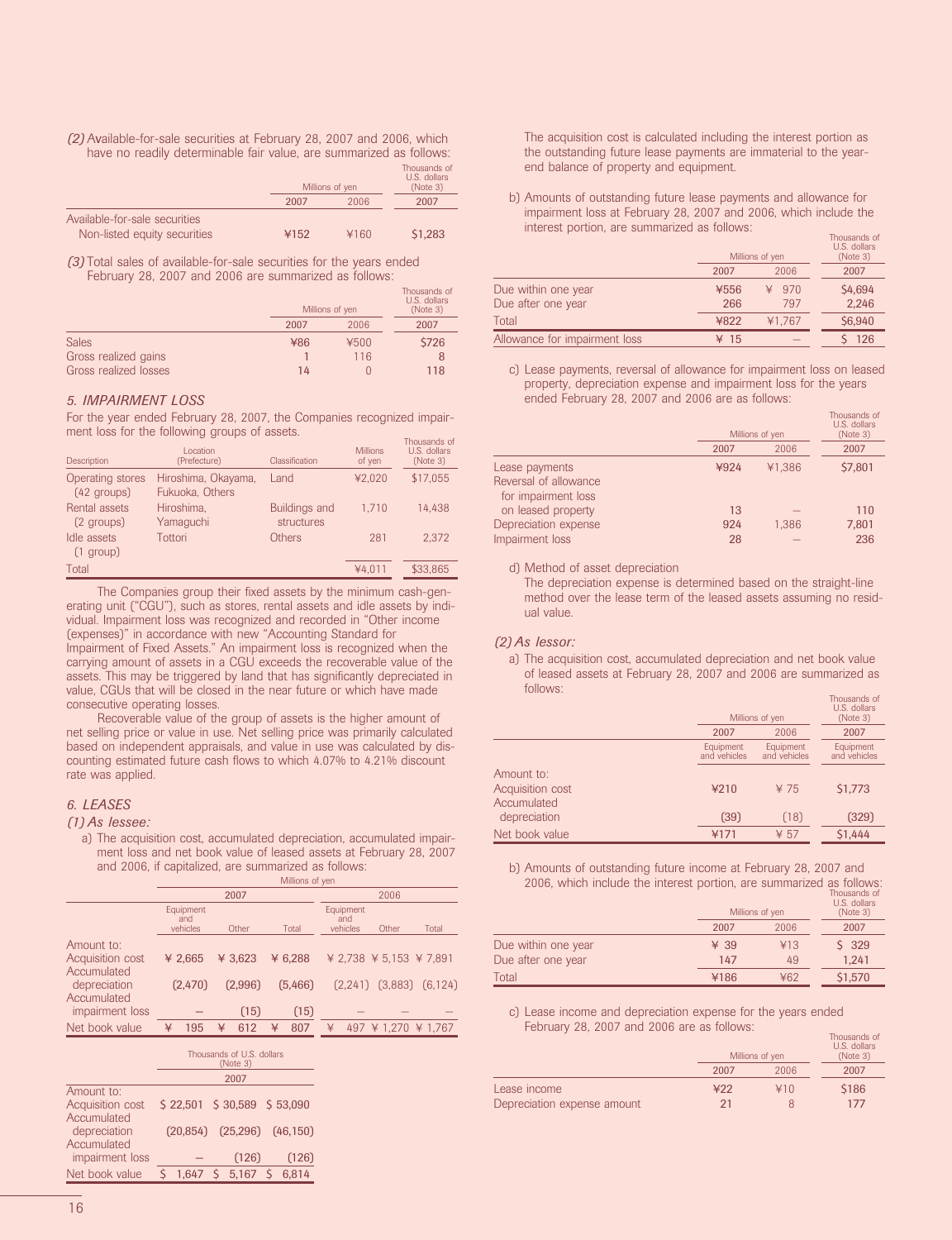#### *7. SHORT-TERM BORROWINGS AND LONG-TERM DEBT*

Short-term borrowings are primarily represented by bank overdrafts, bearing interest at the weighted average interest rates of 0.98% and 0.53% at February 28, 2007 and 2006, respectively.

Long-term debt at February 28, 2007 and 2006 consisted of the following: The following: The set of the set of the set of the set of the set of the set of the set of the<br>Thousands of the set of the set of the set of the set of the set of the set of the set of the set of the set o

|                                                                                                                                                                                                    | Millions of yen | THUUSAHUS UI<br>U.S. dollars<br>(Note 3) |            |
|----------------------------------------------------------------------------------------------------------------------------------------------------------------------------------------------------|-----------------|------------------------------------------|------------|
|                                                                                                                                                                                                    | 2007            | 2006                                     | 2007       |
| Loans from banks and insurance<br>companies, due from March 2007<br>to February 2018 with weighted<br>average interest rates of 1.42%<br>and 1.43% at February 28.<br>2007 and 2006, respectively. |                 |                                          |            |
| Secured                                                                                                                                                                                            | 51,630<br>¥     | ¥ 54.082                                 | \$435,917  |
| Unsecured                                                                                                                                                                                          | 32.777          | 43.249                                   | 276.739    |
|                                                                                                                                                                                                    | 84.407          | 97.331                                   | 712,656    |
| 0.00% Japanese yen unsecured                                                                                                                                                                       |                 |                                          |            |
| convertible bonds due July 2009                                                                                                                                                                    | 19,190          | 19.978                                   | 162,023    |
|                                                                                                                                                                                                    | 103,597         | 117.309                                  | 874,679    |
| Less, portion due within one year                                                                                                                                                                  | (24,060)        | (18, 848)                                | (203, 141) |
|                                                                                                                                                                                                    | ¥ 79.537        | ¥ 98.461                                 | \$671,538  |
|                                                                                                                                                                                                    |                 |                                          |            |

The aggregate annual maturities of long-term debt outstanding at February 28, 2007 are as follows:

| Years ending the last day of February: | Millions of yen | THUUSAHUS UI<br>U.S. dollars<br>(Note 3) |
|----------------------------------------|-----------------|------------------------------------------|
| 2009                                   | ¥20,629         | \$174,172                                |
| 2010                                   | 30.265          | 255,530                                  |
| 2011                                   | 8,699           | 73,446                                   |
| 2012                                   | 8,083           | 68,246                                   |
| 2013 and thereafter                    | 11.861          | 100.144                                  |
| Total                                  | ¥79,537         | \$671,538                                |
|                                        |                 |                                          |

Assets pledged as collateral and related secured debt at February 28, 2007 are summarized as follows:

|                               |             | Millions of yen | Thousands of<br>U.S. dollars<br>(Note 3) |
|-------------------------------|-------------|-----------------|------------------------------------------|
|                               | 2007        | 2006            | 2007                                     |
| Assets pledged as collateral: |             |                 |                                          |
| Land                          | 65,567<br>¥ | 61,435<br>¥     | 553,589<br>S                             |
| <b>Buildings</b>              | 71.175      | 72.653          | 600,937                                  |
| Investments in securities     | 1,328       | 1.766           | 11,212                                   |
| Total                         | ¥138.070    | ¥135.854        | \$1,165,738                              |
| Debt secured by the above:    |             |                 |                                          |
| Short-term borrowings         | 10,050<br>¥ | ¥<br>8.954      | Ś<br>84,853                              |
| Other current liabilities     | 1,002       |                 | 8.460                                    |
| Long-term debt                | 51.630      | 54.082          | 435,917                                  |
| Other liabilities             | 10,354      |                 | 87,420                                   |
| Total                         | ¥ 73.036    | 63.036<br>¥     | 616.650                                  |
|                               |             |                 |                                          |

#### *8. RETIREMENT BENEFIT PLANS*

Employees of the Companies with more than one year's service are entitled to receive lump-sum indemnities upon retirement. The amount of the benefits is determined by reference to current basic rate of pay, length of service and conditions under which retirement occurs.

The funded status of the Companies at February 28, 2007 and 2006 is summarized as follows:

|                                        |        | Millions of yen | THUUSAHUS UT<br>U.S. dollars<br>(Note 3) |
|----------------------------------------|--------|-----------------|------------------------------------------|
|                                        | 2007   | 2006            | 2007                                     |
| Projected benefit obligation           | ¥4.556 | ¥4.236          | \$38,467                                 |
| Unrecognized net actuarial differences | (34)   | (52)            | (287)                                    |
| Unrecognized past service costs        | 262    | 324             | 2,212                                    |
| Accrued severance indemnities          | ¥4.784 | ¥4.508          | \$40,392                                 |

Pension and severance costs of the Companies included the following components for the years ended February 28, 2007 and 2006:

|                                   |      | Millions of yen | Thousands of<br>U.S. dollars<br>(Note 3) |
|-----------------------------------|------|-----------------|------------------------------------------|
|                                   | 2007 | 2006            | 2007                                     |
| Service costs                     | ¥399 | ¥464            | \$3,369                                  |
| Interest costs                    | 80   | 78              | 675                                      |
| Realized net actuarial losses     | 17   | 33              | 144                                      |
| Amortization of unrecognized past |      |                 |                                          |
| service costs                     | (61) | (57)            | (515)                                    |
| Other                             | 130  | 117             | 1,097                                    |
| Net periodic pension costs        | ¥565 | ¥635            | \$4,770                                  |

Pension benefits are attributed to periods of employee service based on year of service using the straight-line method.

Assumptions used in the accounting for the defined benefit plans for the years ended February 28, 2007 and 2006 are as follows:

|               | 2007                            | 2006 |
|---------------|---------------------------------|------|
| Discount rate | $1.5\% - 2.0\%$ $1.5\% - 2.0\%$ |      |

#### *9. COMMITMENTS AND CONTINGENT LIABILITIES*

The Company was contingently liable for guarantees of loans from financial institutions taken out by affiliates and others, totaling ¥2,641 million (\$22,298 thousand) and ¥3,113 million at February 28, 2007 and 2006, respectively.

#### *10. DERIVATIVE FINANCIAL INSTRUMENTS*

#### *(1) Status of transactions*

#### a) Nature of transactions

The Companies use derivative instruments, which comprise foreign currency exchange forward contracts, currency swap contracts, currency option contracts and interest rate swap agreements.

b) Purpose and policy of transactions The Companies use foreign currency exchange forward contracts, currency swap contracts and currency option contracts to minimize exposure and to reduce risk from exchange rate fluctuation in import transactions. The Companies also use interest rate swap agreements to hedge against exposure to interest rate fluctuation and to adapt the long-term fixed interest rate to the current rate in

line with changes in the market rate. The Companies do not use derivative instruments for speculative trading purposes.

c) Risks in transactions

Derivative instruments used by the Companies are exposed to risk from market rate fluctuations. Counter-parties are highly creditworthy domestic banks and, therefore, the Companies do not expect losses due to non-performance by these counter-parties.

d) Risk management

Derivative transactions are managed and approved by responsible decision-making bodies such as management meetings, and executed by the related departments.

#### *(2) Market value of transactions*

The Companies had the following derivative contracts outstanding at February 28, 2007 and 2006:

|                              | Millions of yen |                                          |       |        |                                          |       |
|------------------------------|-----------------|------------------------------------------|-------|--------|------------------------------------------|-------|
|                              |                 | 2007                                     |       |        | 2006                                     |       |
|                              | amount          | Contract Fair market Unrealized<br>value | gains | amount | Contract Fair market Unrealized<br>value | gains |
| Currency option<br>contracts | ¥1,732          | ¥91                                      | 491   | ¥3.872 | 443                                      | 443   |
|                              |                 | Thousands of U.S. dollars<br>(Note 3)    |       |        |                                          |       |
|                              |                 | 2007                                     |       |        |                                          |       |
| Currency option<br>contracts | \$14,623 \$768  |                                          | \$768 |        |                                          |       |

The fair value is quoted by financial institutions with which the Companies conclude foreign currency exchange forward contracts and currency option contracts.

Derivative transactions with hedge accounting applied are excluded from the above table.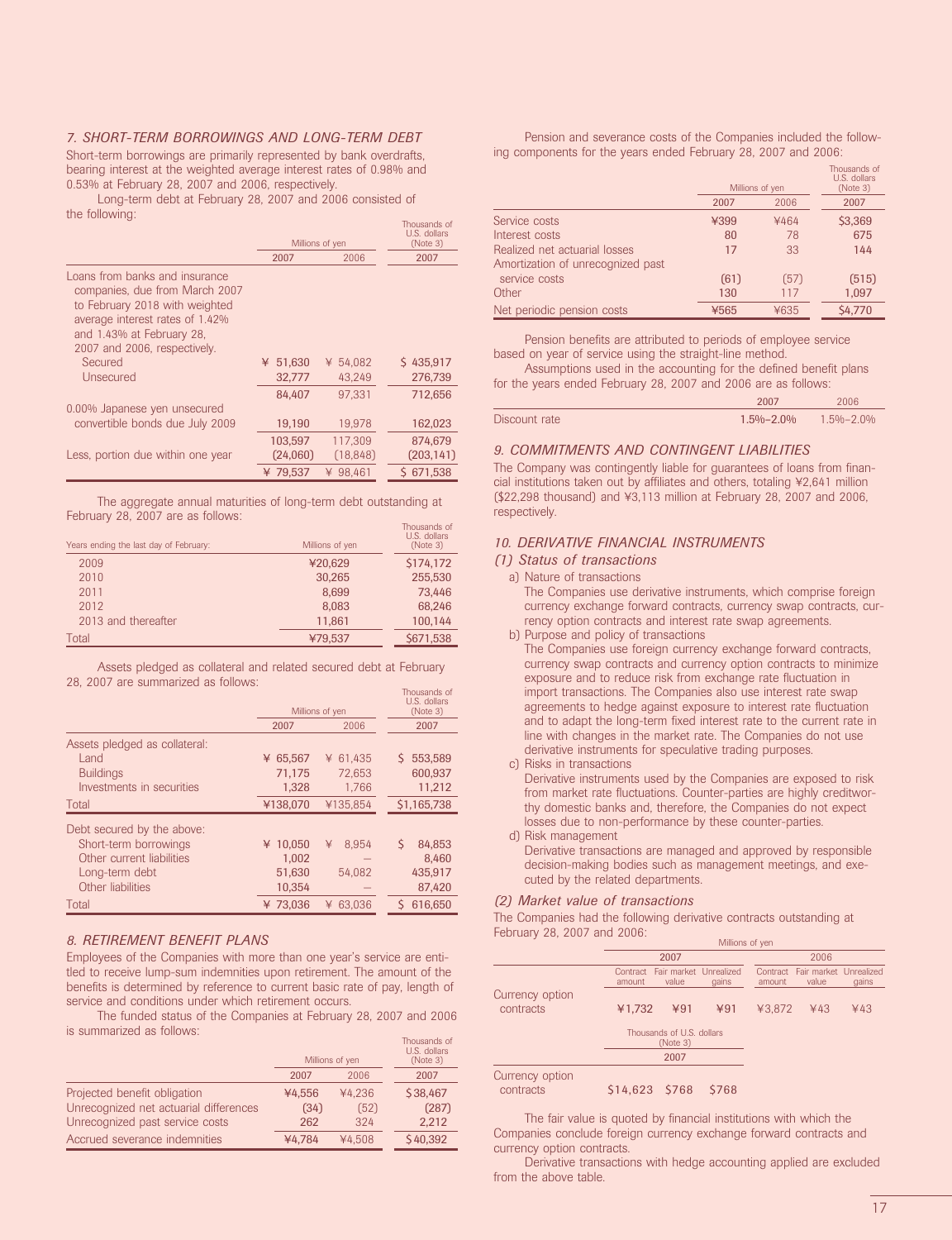#### *11. NET ASSETS*

Through May 1, 2006, the Company and its domestic subsidiaries are subject to the Commercial Code of Japan (the "Code"). Under the Code the entire amount of the issue price of new shares issued is required to be capitalized as stated common stock, although the Company may, by resolution of its Board of Directors, capitalize an amount not exceeding one half of the issue price of the new shares as additional paid-in capital.

The Code requires a domestic company to appropriate, as a legal reserve, an amount equal to at least 10% of the amount paid out by it as appropriation of retained earnings (including any payment by way of annual dividend and bonuses to directors and corporate auditors) for the period or equal to 10% of any interim dividend, until the sum of the legal reserve and the additional paid-in capital equals 25% of its stated common stock. The legal reserve and additional paid-in capital may be transferred to stated common stock through suitable director action or used to reduce a deficit through suitable stockholder action.

Under the Code, the appropriation of retained earnings (including year-end cash dividend payment) proposed by the Board of Directors should be approved at a stockholders' meeting, which must be held within three months of the balance sheet date. The appropriation of retained earnings reflected in the accompanying consolidated financial statements represents the results of such appropriations which are applicable to the immediately preceding fiscal year but which are approved by the stockholders' meeting and disposed of during the current year.

As is customary practice in Japan, the payment of bonuses to directors and corporate auditors is made out of retained earnings instead of being charged to income for the year and constitutes a part of the appropriations cited above.

On May 1, 2006, a new Corporate Law (the "Law") became effective, which reformed and replaced the Code with various revisions that would, for the most part, be applicable to events or transactions which occur on or after May 1, 2006 and for the years ending on or after May 1, 2006. The significant changes in the Law that affect financial and accounting matters are summarized below.

- a) *Dividends:* The Law allows Japanese companies to pay dividends at any time during the year in addition to the year-end dividend upon resolution at the stockholders' meeting. For Japanese companies that meet certain criteria such as, having the Board of Directors, having independent auditors, having the Board of Corporate Auditors, and the term of service of the directors is prescribed as one year rather than two years of normal term by its articles of incorporation, the Board of Directors may declare dividends (except for dividends in kind) if the company has prescribed so in its articles of incorporation. The Law permits Japanese companies to distribute dividends-in-kind (non-cash assets) to stockholders subject to certain limitations and additional requirements. The Law continues to provide certain limitations on the amounts available for dividends or the purchase of treasury stock. The limitation is defined as the amount available for distribution to the stockholders, but the amount of net assets after dividends must be maintained at no less than ¥3 million.
- b) *Increase/decrease and transfer of common stock, reserve and surplus:* The Law requires that an amount equal to 10% of dividends must be appropriated as a legal reserve (of retained earnings) or as additional paid-in capital (of capital surplus) depending on the equity account charged upon the payment of such dividends until the total aggregate amount of legal reserve and additional paid-in capital equals 25% of the common stock. Under the Law, the total amount of additional paid-in capital and legal reserve may be reversed without the limitation of threshold that the Code provided. The Law also provides that common stock, legal reserve, additional paid-in capital, other capital surplus and retained earnings can be transferred among the accounts under certain conditions upon resolution of the stockholders.
- c) *Treasury stock:* The Law continues to provide for Japanese companies to repurchase/dispose of treasury stock just as the Code did. The amount of treasury stock purchased cannot exceed the amount available for distribution to the stockholders which is determined by a specific formula.

#### *(1) Type and number of issued shares*

| Type of stock | Number of shares<br>as of February 28.<br>2006 | Number of shares<br>increased | Number of shares as of February 28,<br>decreased | Number of shares<br>2007 |
|---------------|------------------------------------------------|-------------------------------|--------------------------------------------------|--------------------------|
| Common stock  | 61.558.710                                     |                               |                                                  | 61.558.710               |

#### *(2) Type and number of shares of treasury stock*

| Type of stock | Number of shares<br>as of February 28.<br>2006 | Number of shares<br>increased | Number of shares<br>decreased | Number of shares<br>as of February 28.<br>2007 |
|---------------|------------------------------------------------|-------------------------------|-------------------------------|------------------------------------------------|
| Common stock  | 9.255.077                                      | 657.184                       | 259,959                       | 9.652.302                                      |

The increase in treasury stock is from purchases in the open market and purchases of non-full unit stocks. The decrease in treasury stock is from distribution of treasury stock when exercising stock warrants.

#### *(3) Stock warrants*

|                                   |                 | Number of shares subject to stock warrants     |           |                                                |                                                |
|-----------------------------------|-----------------|------------------------------------------------|-----------|------------------------------------------------|------------------------------------------------|
| Type of stock<br>warrants         | Type of stock   | Number of shares<br>as of February 28.<br>2006 | increased | Number of shares Number of shares<br>decreased | Number of shares<br>as of February 28.<br>2007 |
| Unsecured<br>convertible<br>bonds | Common<br>stock | 6.591.224                                      |           | 259.981                                        | 6.331.243                                      |

The balance of stock warrants as of February 28, 2007 is ¥19,190 million (\$162,023 thousand). The amount payable on the stock warrant exercise date is ¥3,301 (\$27.87). However, on March 1, 2007, a share split (2 for 1) was made, resulting in an amount payable on the stock warrant exercise date of ¥1,515 (\$12.79)

#### *(4) Matters related to dividends*

a) Dividend payments

|                                                      |                 | Millions of<br>yen                   | Yen                   |                      |                                        | Thousands of<br>U.S. dollars<br>(Note 3) | U.S. dollars<br>(Note 3)     |
|------------------------------------------------------|-----------------|--------------------------------------|-----------------------|----------------------|----------------------------------------|------------------------------------------|------------------------------|
| Resolution                                           | <b>Type</b>     | Total amount<br>of cash<br>dividends | Dividend<br>per share | Record date          | <b>Effective</b><br>date               | Total amount<br>of cash<br>dividends     | <b>Dividend</b><br>per share |
| May 25, 2006<br>Stockholders'<br>meeting             | Common<br>stock | ¥757                                 | ¥14.00                | February 28,<br>2006 | May 26.<br>2006                        | \$6,392                                  | \$0.12                       |
| October 11, 2006,<br>Board of directors'<br>momentum | Common<br>stock | ¥865                                 | ¥16.00                | 2006                 | August 31, October 26, \$7,303<br>2006 |                                          | \$0.14                       |

meeting

b) Dividends whose record date is within the year ended February 28, 2007, but effective after the year-end

|                                          |                 | Millions of<br>ven                   | Yen                   |                      |                   | Thousands of<br>U.S dollars<br>(Note 3) | U.S dollars<br>(Note 3)      |
|------------------------------------------|-----------------|--------------------------------------|-----------------------|----------------------|-------------------|-----------------------------------------|------------------------------|
| Resolution                               | <b>Type</b>     | Total amount<br>of cash<br>dividends | Dividend<br>per share | Record date          | Effective<br>date | Total amount<br>of cash<br>dividends    | <b>Dividend</b><br>per share |
| May 24, 2007<br>Stockholders'<br>meeting | Common<br>stock | ¥858                                 | ¥16.00                | February 28,<br>2007 | May 25.<br>2007   | \$7.244                                 | \$0.14                       |

#### *12. DETAILS OF SELLING, GENERAL AND ADMINISTRATIVE EXPENSES*

The following are the major elements of "operating expenses" for the years ended February 28, 2007 and 2006.

|                                 | Millions of yen | iiiuusuilus ul<br>U.S. dollars<br>(Note 3) |          |
|---------------------------------|-----------------|--------------------------------------------|----------|
|                                 | 2007            | 2006                                       | 2007     |
| Advertising and promotion       | ¥ 5,896         | ¥ 5.899                                    | \$49,780 |
| Shipping expense                | 4,095           | 3,803                                      | 34,574   |
| Allowance for doubtful accounts | 776             | 799                                        | 6,552    |
| Salaries and bonus expense      | 32,595          | 32.950                                     | 275,203  |
| Welfare expense                 | 1,544           | 1.414                                      | 13,036   |
| Accrued bonus                   | 5,673           | 5,402                                      | 47,898   |
| Pension costs                   | 541             | 600                                        | 4,568    |
| Real estate rental fees         | 9,268           | 10.203                                     | 78,251   |
| Utilities expense               | 5,269           | 5.395                                      | 44,487   |
| Depreciation expense            | 10,326          | 10,621                                     | 87,183   |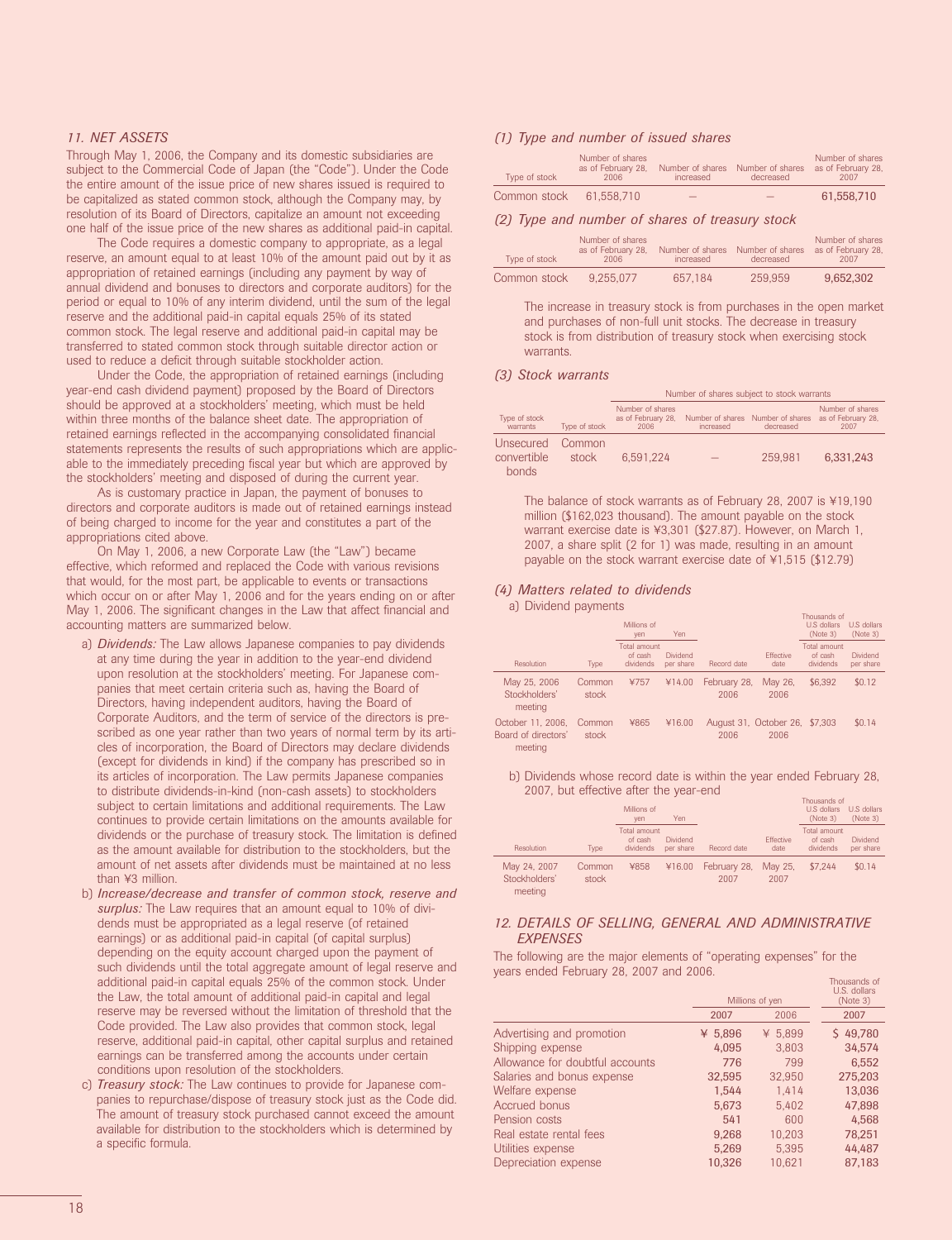#### *13. INCOME TAXES*

The Companies are subject to a number of different taxes based on income, which, in aggregate, result in statutory income tax rates of approximately 40.4% for the years ended February 28, 2007 and 2006. The other increase of ¥10 million in the Consolidated Statements of Changes in Net Assets for the year ended February 28, 2006, resulted from a change in the statutory income tax rate.

The reconciliation of the difference between the statutory income tax rates and the effective income tax rates for the year ended February 28, 2007 is as follows:

| Statutory income tax rate                  | 40.4%     |
|--------------------------------------------|-----------|
| Increase (decrease) in tax resulting from: |           |
| Entertainment expenses and other which are |           |
| permanently non-tax-deductible             | $0.1\%$   |
| Dividend income and other income which is  |           |
| permanently non-taxable                    | $(0.2\%)$ |
| Per capita inhabitant taxes and other      | $1.1\%$   |
| Valuation allowance                        | $(8.8\%)$ |
| Other                                      | 0.1%      |
| Effective income tax rate                  | 327%      |

The reconciliation schedule for the year ended February 28, 2006 is not disclosed because the difference between the statutory income tax rates and the effective income tax rates is less than 5% of the statutory income tax rates.

The significant components of deferred tax assets and liabilities at February 28, 2007 and 2006 were as follows:

|                                                               |          | Millions of yen | U.S. dollars<br>(Note 3) |
|---------------------------------------------------------------|----------|-----------------|--------------------------|
|                                                               | 2007     | 2006            | 2007                     |
| Deferred tax assets:                                          |          |                 |                          |
| Allowance for doubtful accounts                               | ¥<br>222 | 205<br>¥        | \$<br>1,875              |
| Property and equipment                                        | 237      | 163             | 2,001                    |
| Intangible assets                                             | 276      | 254             | 2,330                    |
| Investments in securities                                     | 88       | 36              | 743                      |
| Accrued enterprise tax                                        | 378      | 434             | 3,192                    |
| Accrued bonus                                                 | 1,091    | 1,064           | 9,211                    |
| Accrued severance indemnities<br>Fair value adjustments of    | 2,299    | 2,089           | 19,411                   |
| consolidated subsidiaries<br>Evaluation losses on investments | 355      | 355             | 2,997                    |
| in consolidated subsidiaries                                  | 1,901    |                 | 16,050                   |
| Tax loss carried forward<br>Excess depreciation and           | 3,109    | 73              | 26,250                   |
| amortization                                                  | 407      | 324             | 3,436                    |
| Allowance for point discounts                                 | 283      | 383             | 2,389                    |
| Impairment loss                                               | 1,334    |                 | 11,263                   |
| Provision for loss on quarantees                              | 459      |                 | 3,875                    |
| Other                                                         | 426      | 489             | 3,597                    |
| Total                                                         | 12,865   | 5,869           | 108,620                  |
| Valuation allowance                                           | (4,082)  | (104)           | (34, 464)                |
| Total                                                         | 8,783    | 5,765           | 74,156                   |
| Deferred tax liabilities:                                     |          |                 |                          |
| Reserve for special depreciation<br>Reserve for advanced      | (176)    | (192)           | (1,486)                  |
| depreciation of fixed assets<br>Fair value adjustments of     | (210)    | (218)           | (1,773)                  |
| consolidated subsidiaries<br>Unrealized gains on              | (985)    | (984)           | (8,316)                  |
| available-for-sale securities<br>Unrealized gains on          | (1, 549) | (1, 350)        | (13,078)                 |
| property and equipment                                        | (10)     | (10)            | (85)                     |
| Other                                                         | (0)      | (8)             | (0)                      |
|                                                               | (2,930)  | (2,762)         | (24, 738)                |
| Net deferred tax assets                                       | ¥ 5,853  | ¥ 3,003         | \$49,418                 |

On March 31, 2003, the Japanese National Diet approved various changes to the calculation of the statutory local enterprise tax, effective April 1, 2004. Under the amended legislation, enterprise tax will be the

sum of three tax components; a) an income based component, b) a value added component and c) a capital based component. For the year ended February 28, 2006, the value added component and the capital based component of this tax amounting to ¥308 million were included in selling, general and administrative expenses, in accordance with Practical Solution Report No. 12, issued by the Accounting Standards Board of Japan on February 13, 2004. As a result, selling, general and administrative expenses increased by ¥308 million and operating income and income before income taxes and minority interests decreased by the equivalent amount.

#### *14. RELATED PARTY TRANSACTIONS*

For the years ended February 28, 2007 and 2006, the Company purchased ¥12,030million (\$101,570 thousand) and ¥11,612 million of merchandise from Japan Logistics Industry Co., Ltd. ("JLI"), respectively. Representative Director and Vice President of JLI, Mr. Yasuaki Yamanishi, is also a representative director and the President of the Company and owns 2.02% of the Company's voting stock. At February 28, 2007 and 2006, the Company had accounts payable of ¥1,176 million (\$9,929 thousand) and ¥1,184 million, and deposit guarantee money of ¥50million (\$422 thousand) to JLI, respectively.

For the year ended February 28, 2007, the Company purchased the Company's subsidiary stocks from Mr. Hiromasa Takanishi's relatives for ¥57 million (\$481 thousand). Mr. Hiromasa Takanishi is a Representative Director and the Vice President of the Company and owns 0.03% of the Company's voting stock. The purchase price was based on the latest selling price.

For the years ended February 28, 2007 and 2006, the Company leased the Higashi-Hiroshima shop building from Izumi Kosan K.K. ("Izumi") with lease payments of ¥341 million (\$2,879 thousand). Izumi is a majority-owned subsidiary of a company which is wholly owned by Mr. Yasuaki Yamanishi and his relatives and owns 4.01% of the Company's voting stock. The lease terms are the same as those for third parties. At February 28, 2007 and 2006, the Company paid guarantee money of ¥1,745 million (\$14,733 thousand) and ¥2,221 million respectively, to Izumi. These amounts were determined based on the area occupied by the Company relative to the total area of the building.

#### *15. SUPPLEMENTARY CASH FLOW INFORMATION*

Cash and cash equivalents at February 28, 2007 and 2006 consisted of the following: The state of the state of the state of the state of the state of the state of the state of the state of the state of the state of the state of the state of the state of the state of the state of the state of

|                        |         | Millions of yen | <b>TIUTULIU</b><br>U.S. dollars<br>(Note 3) |
|------------------------|---------|-----------------|---------------------------------------------|
|                        | 2007    | 2006            | 2007                                        |
| Cash and bank deposits | ¥11.614 | ¥12.251         | \$98,058                                    |

#### *16. SUBSEQUENT EVENT*

The board of directors of the Company approved the stock split of the company's shares at the board of directors meeting held on February 5, 2007. Details of the stock split are as follows:

- (1) Each share of common stock will be split into two shares on March 1, 2007.
	- a) Number of shares to be increased by the stock split: 61,558,710
	- b) Method of stock split:

Each share of common stock held by stockholders listed or recorded on the final register of stockholders and the final register of beneficial stockholders as of February 28, 2007 will be split into two shares.

#### (2) Effective date: March 1, 2007

The net assets and net income per share for the years ended February 2006 and 2007 are as follows, on the assumption that this stock split took place at the beginning of each year:

|                    |         | Yen     | U.S. dollars<br>(Note 3) |
|--------------------|---------|---------|--------------------------|
| Per share:         | 2007    | 2006    | 2007                     |
| Net assets         | ¥959.49 | ¥845.76 | \$8.10                   |
| Net income-basic   | ¥125.90 | ¥108.30 | \$1.06                   |
| Net income-diluted | ¥111.94 | ¥ 96.34 | \$0.95                   |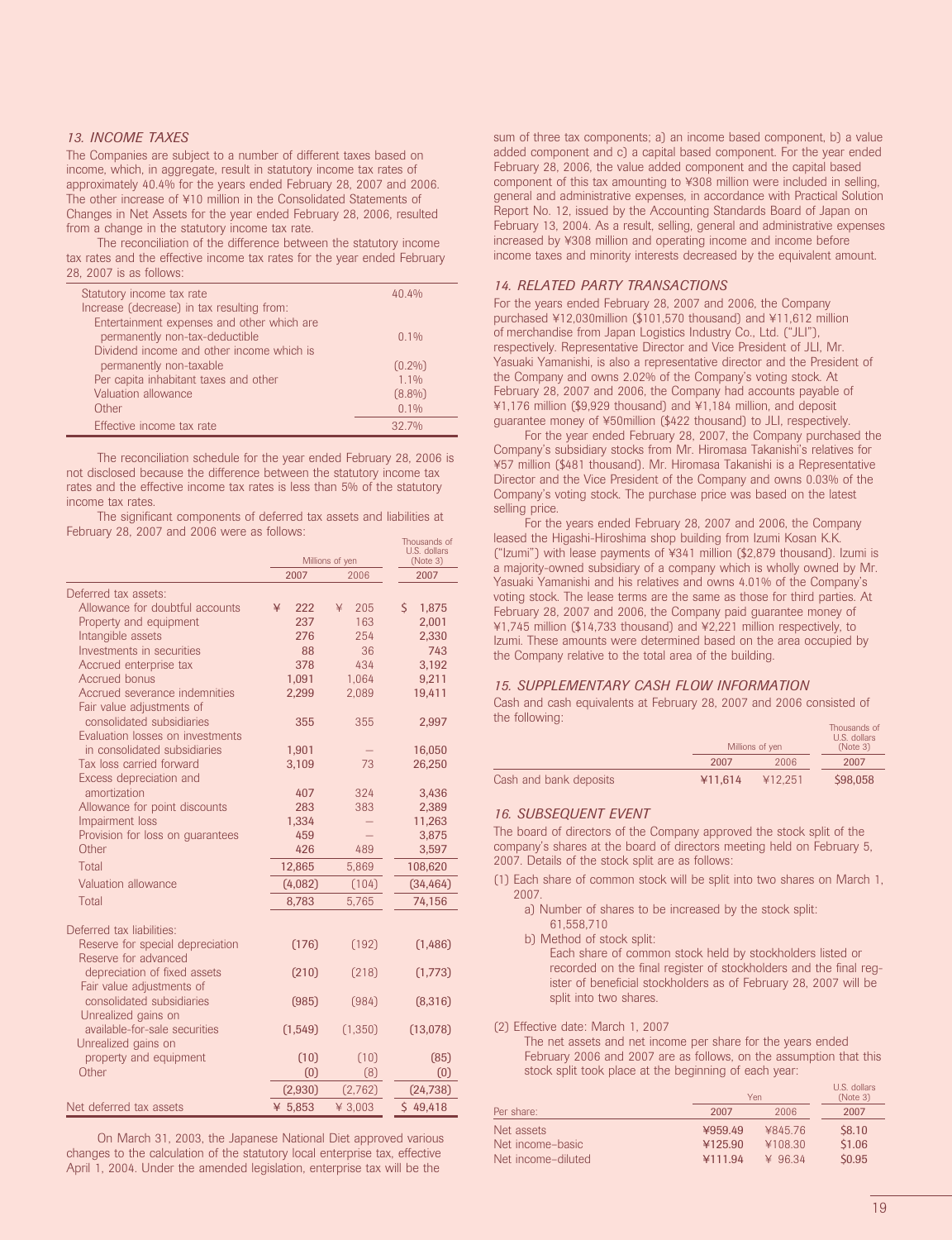#### REPORT OF INDEPENDENT AUDITORS

To the Board of Directors and Shareholders of Izumi Co., Ltd.

We have audited the accompanying consolidated balance sheets of Izumi Co., Ltd. and its subsidiaries as of February 28, 2006 and 2007, and the related consolidated statements of income, changes in net assets, and cash flows for the years then ended, all expressed in Japanese yen. These consolidated financial statements are the responsibility of the Company's management. Our responsibility is to express an opinion on these consolidated financial statements based on our audits.

We conducted our audit in accordance with auditing standards generally accepted in Japan. Those standards require that we plan and perform the audit to obtain reasonable assurance about whether the consolidated financial statements are free of material misstatement. An audit includes examining, on a test basis, evidence supporting the amounts and disclosures in the consolidated financial statements. An audit also includes assessing the accounting principles used and significant estimates made by management, as well as evaluating the overall consolidated financial statement presentation. We believe that our audits provide a reasonable basis for our opinion.

In our opinion, the consolidated financial statements referred to above present fairly, in all material respects, the consolidated financial position of Izumi Co., Ltd. and its subsidiaries as of February 28, 2006 and 2007, and the consolidated results of their operations and their cash flows for the years then ended in conformity with accounting principles generally accepted in Japan.

As described in Note 2 (10), effective for the year ended February 28, 2007, Izumi Co., Ltd. and its subsidiaries changed their accounting policy for impairment of fixed assets.

The amounts expressed in U.S. dollars, which are provided solely for the convenience of the reader, have been translated on the basis set forth in Note 3 to the accompanying consolidated financial statements.

Misurya Audit Corporation

Misuzu Audit Corporation Hiroshima, Japan May 24, 2007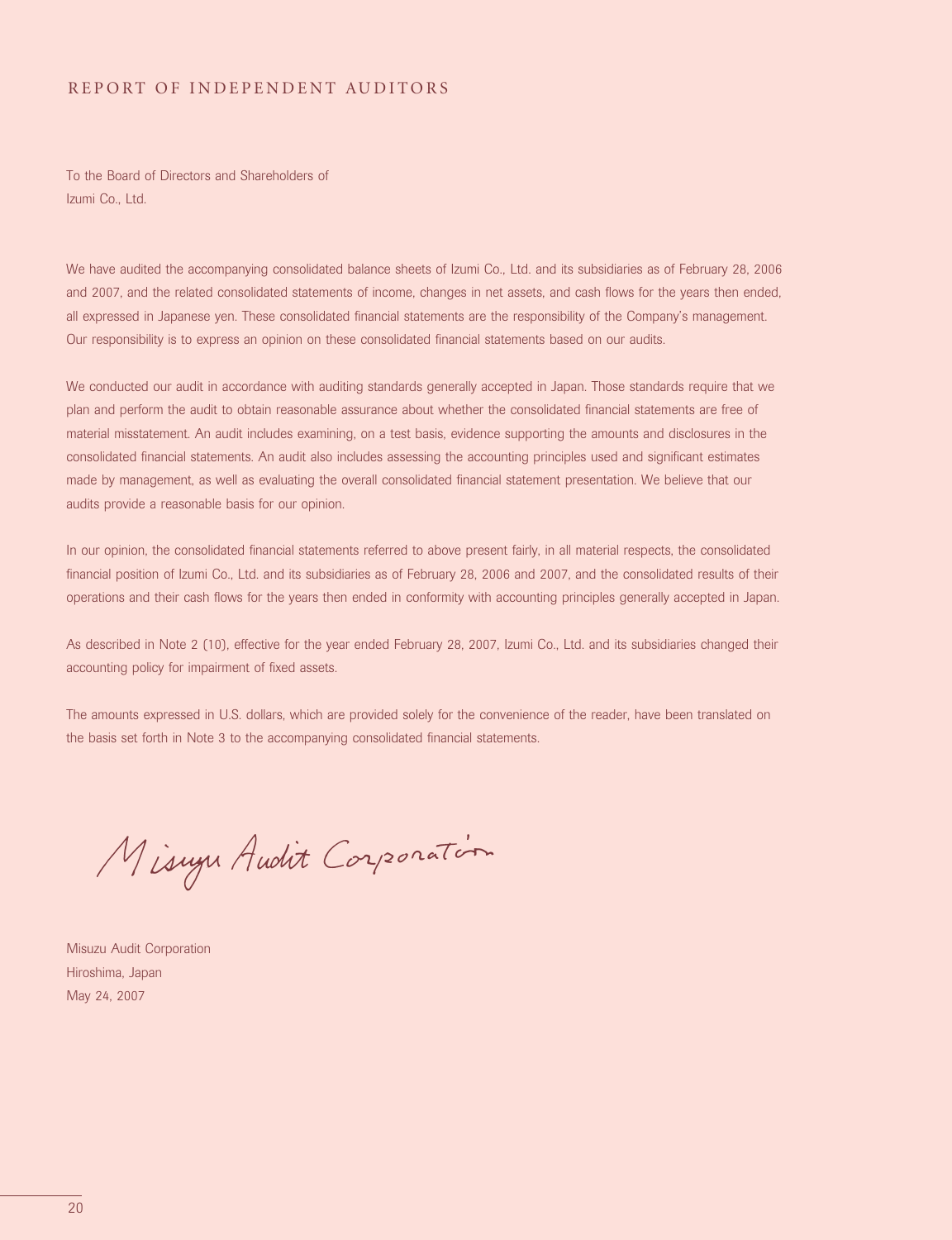#### DIRECTORS AND CORPORATE AUDITORS

CHAIRMAN Yoshimasa Yamanishi

PRESIDENT Yasuaki Yamanishi

MANAGING DIRECTOR Tsunehiko Yoshida

**DIRECTOR** Yuichiro Kajiwara FULL-TIME CORPORATE AUDITOR

Kuniaki Kawamoto

#### CORPORATE AUDITORS

Toyomi Takimoto Jiro Matsubara Yasuyuki Tudo

(as of May 24, 2007)

#### CORPOR ATE DATA

#### HEAD OFFICE

2-22, Kyobashi-cho, Minami-ku, Hiroshima, Hiroshima Prefecture 732-0828, Japan Tel.: (082) 264-3211

### DATE OF ESTABLISHMENT

October 27, 1961

PAID-IN CAPITAL ¥19,614 million (as of February 28, 2007)

#### SECURITIES TRADED

Common Stock Tokyo Stock Exchange, First Section Osaka Securities Exchange, First Section

#### TRANSFER AGENT AND REGISTRAR

The Sumitomo Trust & Banking Co., Ltd. 4-5-33, Kitahama, Chuo-ku, Osaka 540-8639, Japan

#### ANNUAL MEETING OF STOCKHOLDERS

The annual meeting of stockholders of the Company is normally held in May each year in Hiroshima, Japan. In addition, the Company may hold an extraordinary meeting of stockholders whenever necessary by giving at least two weeks' advance notice to stockholders.

#### **AUDITORS**

Misuzu Audit Corporation